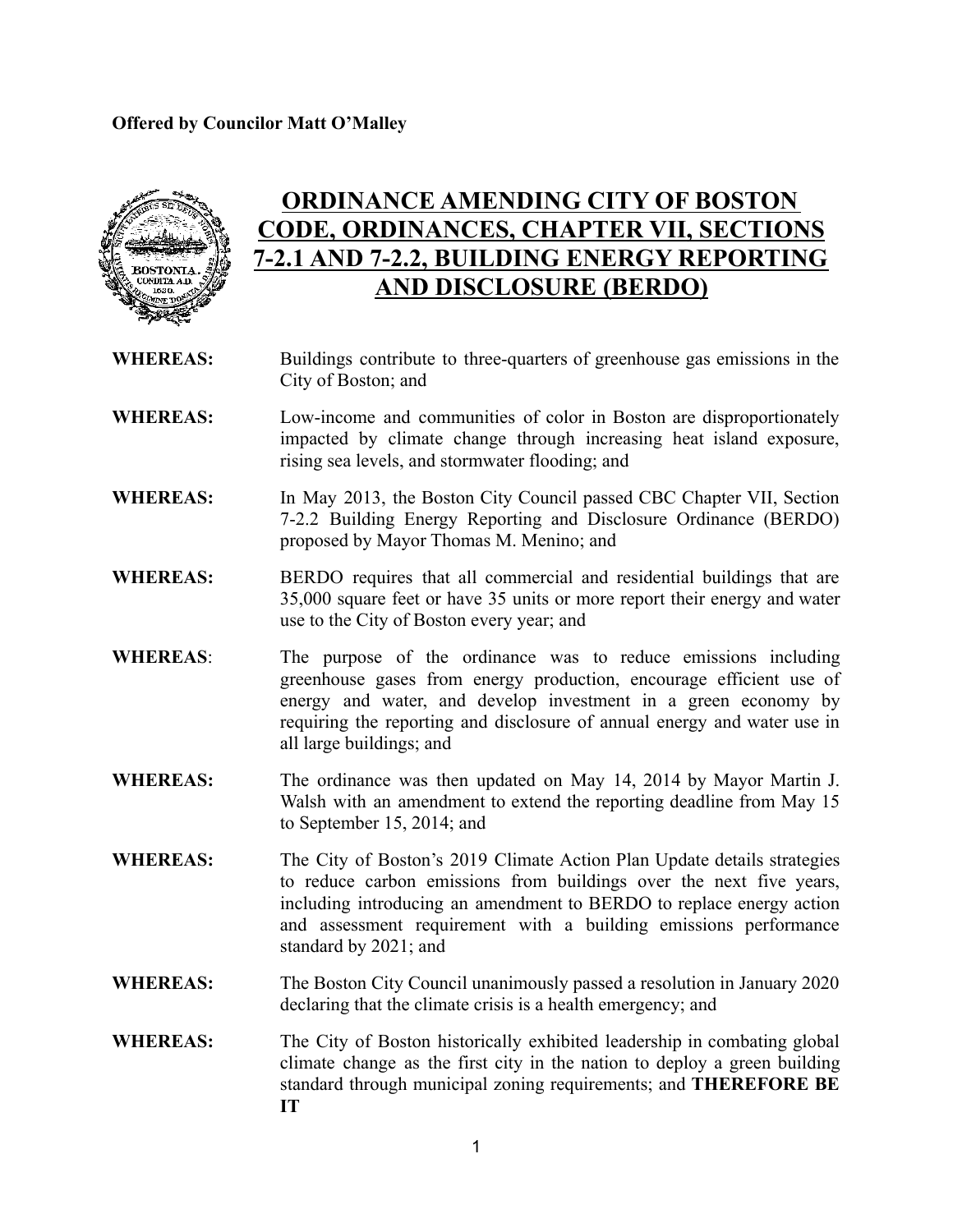## **ORDERED:** That the City of Boston Code, Ordinances, Chapter VII, Section 7-2.1 and 7-2.2 shall be amended as follows:

SECTION 1. City of Boston Code, Ordinances, Chapter VII, Section 7-2.2 is hereby by stricken in its entirety, and shall be replaced with the following:

Section 7-2.2 Building Emissions Reduction and Disclosure.

## **(a) Purpose.**

It is the intent of this Subsection to reduce the emissions of air pollutants, including greenhouse gases, from building energy production and consumption, and thereby to encourage efficient use of energy and water, develop further investment in building a green economy, including by encouraging the hiring and training of green jobs, protect public health, and promote equitable access to housing. To do so, the provisions of this Subsection require the reporting and disclosure of annual energy use, disclosure of annual water use in all covered buildings, and compliance with emissions requirements in accordance with this article.

The Air Pollution Control Commission has enforcement authority pursuant to, inter alia, Article 89 of the Massachusetts Constitution, M.G.L. c. 111, s. 31C, MG.L. c. 40, s. 21D, MG.L. c. 40U, and this Subsection.

## **(b) Definitions.**

When used in this Subsection 7-2.2, unless a contrary intention clearly appears, the following terms shall have the following meaning:

*Building* means a City Building, Non-Residential Building, or Residential Building as defined in this Subsection or by regulation.

*Building Portfolio* means two or more Buildings, on one or more properties, with the same Owner. For purposes of defining a Building Portfolio, management companies shall not constitute Owners.

*Building Use* shall mean (i) space type as defined in the Regulations, which refers to the primary activity for which a given space is utilized, as entered into the Portfolio Manager, or (ii) other activities as defined in the ENERGY STAR Portfolio Manager or by the Regulations as may be updated from time to time.

*Carbon Dioxide Equivalent (CO<sub>2</sub>e)* means greenhouse gas Emissions, including carbon dioxide, methane and nitrous oxide.  $CO<sub>2</sub>e$  shall be calculated according to regional Energy and greenhouse gas factors as set forth in the ENERGY STAR Portfolio Manager and as may be amended from time to time by the Regulations.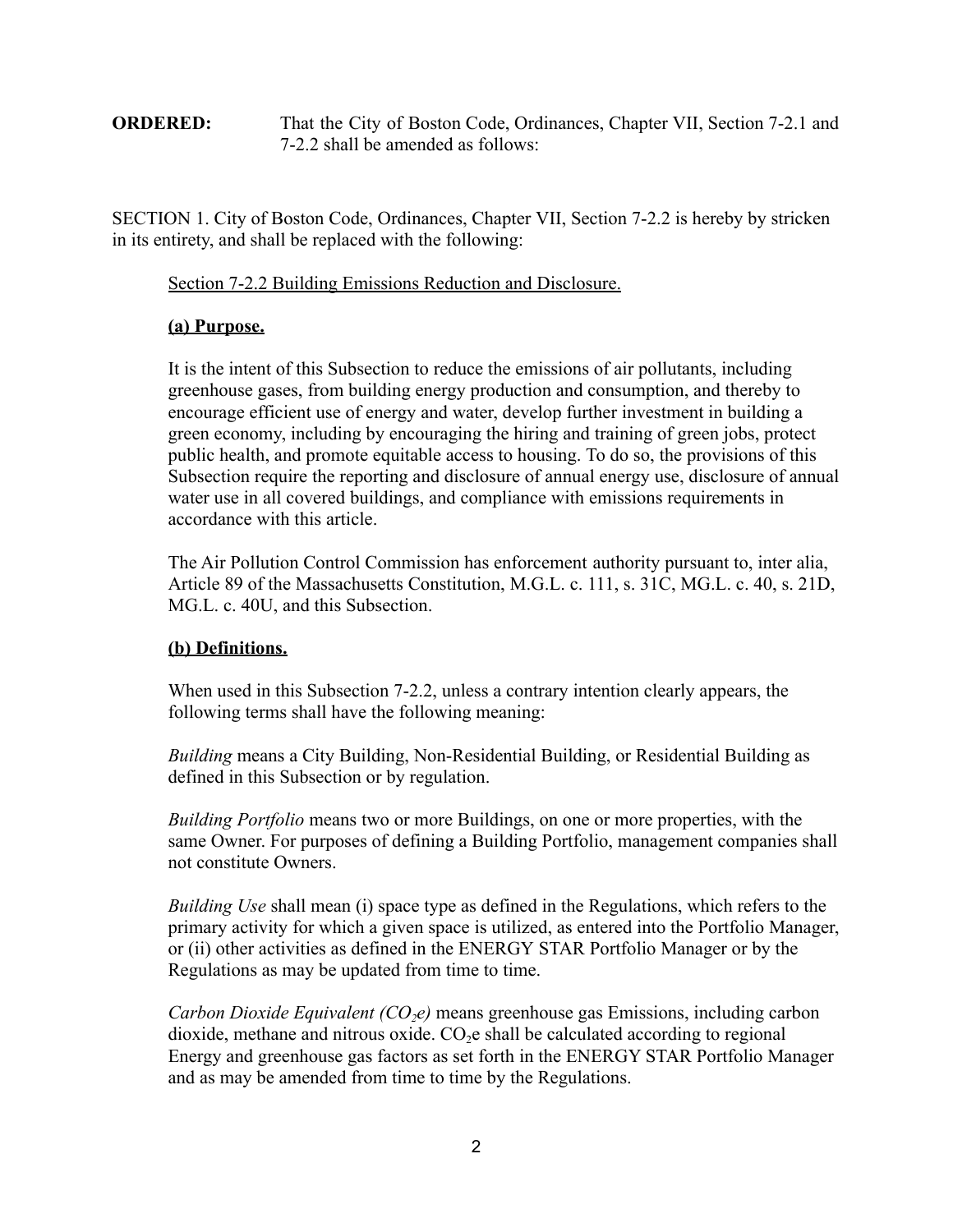*City* means the City of Boston.

*City Building* means a Building, as it appears in the records of the Boston Assessing Department, that is owned by the City, or for which the City regularly pays all of the annual Energy bills. City Buildings shall include Buildings that are owned or managed by the Boston Housing Authority.

*Commission* means the Air Pollution Control Commission.

*Community-Based Organization* means a non-profit organization that is driven by community residents, that is the majority of the governing body and staff consists of local residents, the main operating offices are in the community of service, priority issue areas are identified and defined by residents, solutions to address priority issues are developed with residents, and program design, implementation, and evaluation components have residents intimately involved and in leadership positions.

*Days* means consecutive calendar days.

*Electrical Vehicle Supply Equipment (EVSE)* means equipment for the purpose of transferring electric Energy to a battery or other Energy storage device in an electric vehicle, including but not limited to "electric vehicle charging stations" as defined in MGL ch. 25. sec. 16.

*Emergency Backup Generation/Backup Power* means a device or mechanism, such as battery storage, reciprocating internal combustion engine, or turbine, that serves solely as a secondary source of mechanical or electrical power whenever the primary Energy supply is disrupted or discontinued during power outages or natural disasters that are beyond the control of the Owner, occupant or operator of a Building.

*Emissions* means the emission of greenhouse gases, measured in units of Carbon Dioxide Equivalent associated with the generation and transmission of Energy used by a Building.

*Emissions Factor* means CO<sub>2</sub>e calculated according to regional Energy and greenhouse gas factors as set forth in the Regulations, as may be amended from time to time.

*Employment Plan* means a plan submitted to the Mayor's Office of Workforce Development by a Building Owner establishing training protocols and minimum employment standards.

*Energy* means electricity, heating and cooling from any fuel source including, but not limited to, natural gas, fuel oil, propane, and power used to generate steam and hot and chilled water, and any other sources of Energy that the Commission may designate.

*ENERGY STAR Portfolio Manager* or *Portfolio Manager* means the U.S. Environmental Protection Agency's online tool for reporting and managing Building Energy data.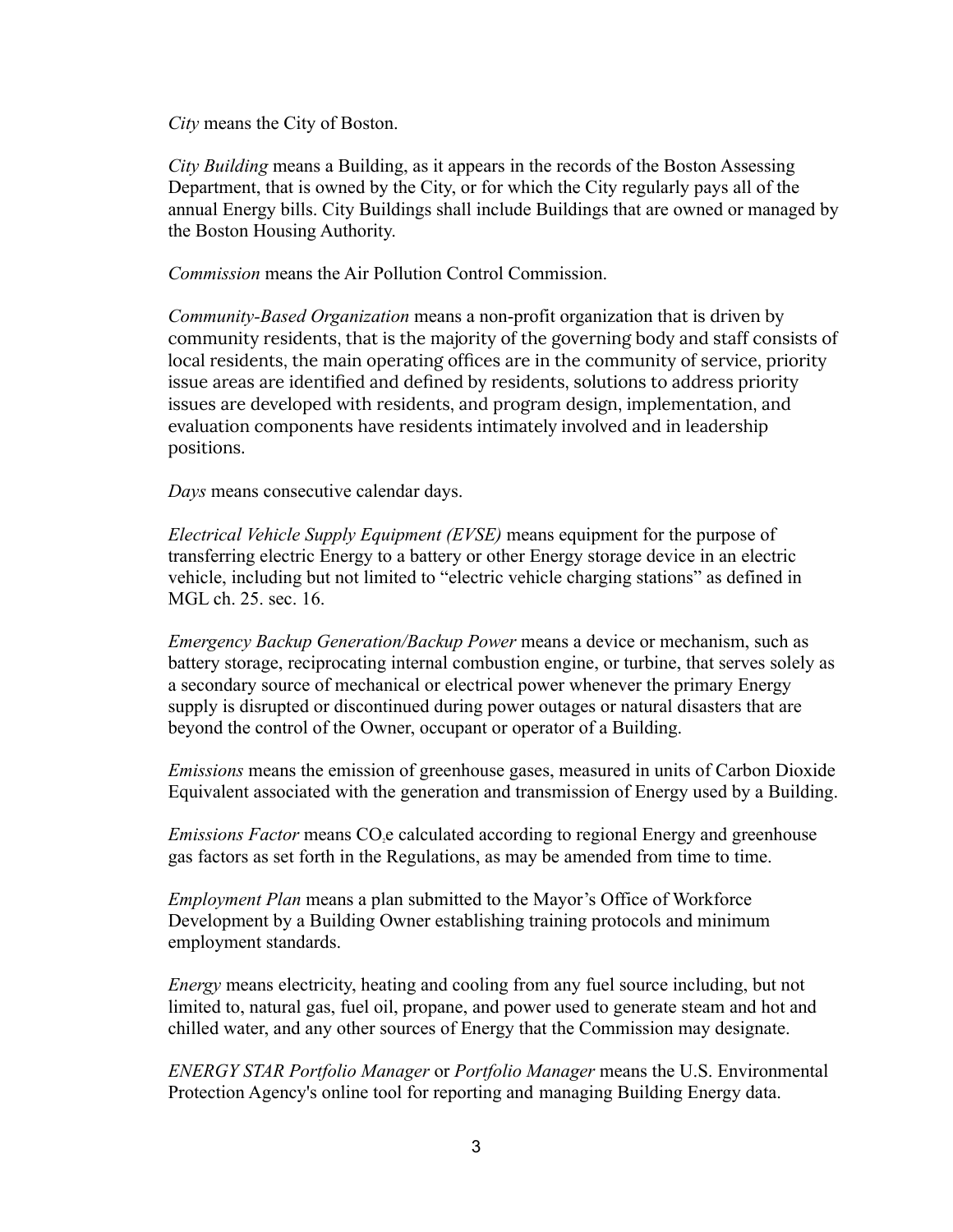*Environment Department* means the City of Boston Environment Department.

*Environmental Justice Population* means a neighborhood that meets 1 or more of the following criteria: (i) the annual median household income is not more than 65 per cent of the statewide annual median household income; (ii) minorities comprise 40 percent or more of the population; (iii) 25 percent or more of households lack English language proficiency; or (uv) minorities comprise 25 percent or more of the population and the annual median household income of the municipality in which the neighborhood is located does not exceed 150 percent of the state annual median income; or such other meaning as is adopted or amended by the Commonwealth's Executive Office of Energy and Environmental Affairs or by state statute.

*Gross Floor Area (GFA)* or *Area* means the total number of square feet measured between the principal exterior surfaces of enclosing fixed walls.

*Hardship Compliance Plan* means alternative Emissions reduction targets and/or timelines for a Building or Building Portfolio.

*Individual Compliance Schedule* means an alternative timeline for complying with the Emissions Standards outlined in this Subsection, as may be updated by the Regulations.

*Non-Residential Building* means, as it appears in the records of the Boston Assessing Department, either:

- (i) a Building that equals or exceeds twenty thousand (20,000) square feet in gross Building Area, and of which fifty percent (50%) or more of the gross Building Area, excluding parking, is used for commercial, retail, office, professional, educational or other non-residential purposes;
- (ii) a parcel with a single Owner and multiple Buildings whose gross Building Areas cumulatively equal or exceed twenty thousand (20,000) square feet, and of which fifty percent (50%) or more of the cumulative gross Building Area, excluding parking, is used for commercial, retail, office, professional, educational or other non-residential purposes. Each such Building shall individually comply with the requirements of this Subsection, including reporting and complying with Emissions standards, unless part of a Building Portfolio; or
- (iii) any grouping of Non-Residential Buildings designated by the Review Board as an appropriate reporting unit. Each such Building shall individually comply with the requirements of this Subsection, including reporting and complying with Emissions standards, unless part of a Building Portfolio.

The term *"Non-Residential Building"* shall not include any Building that is a City Building.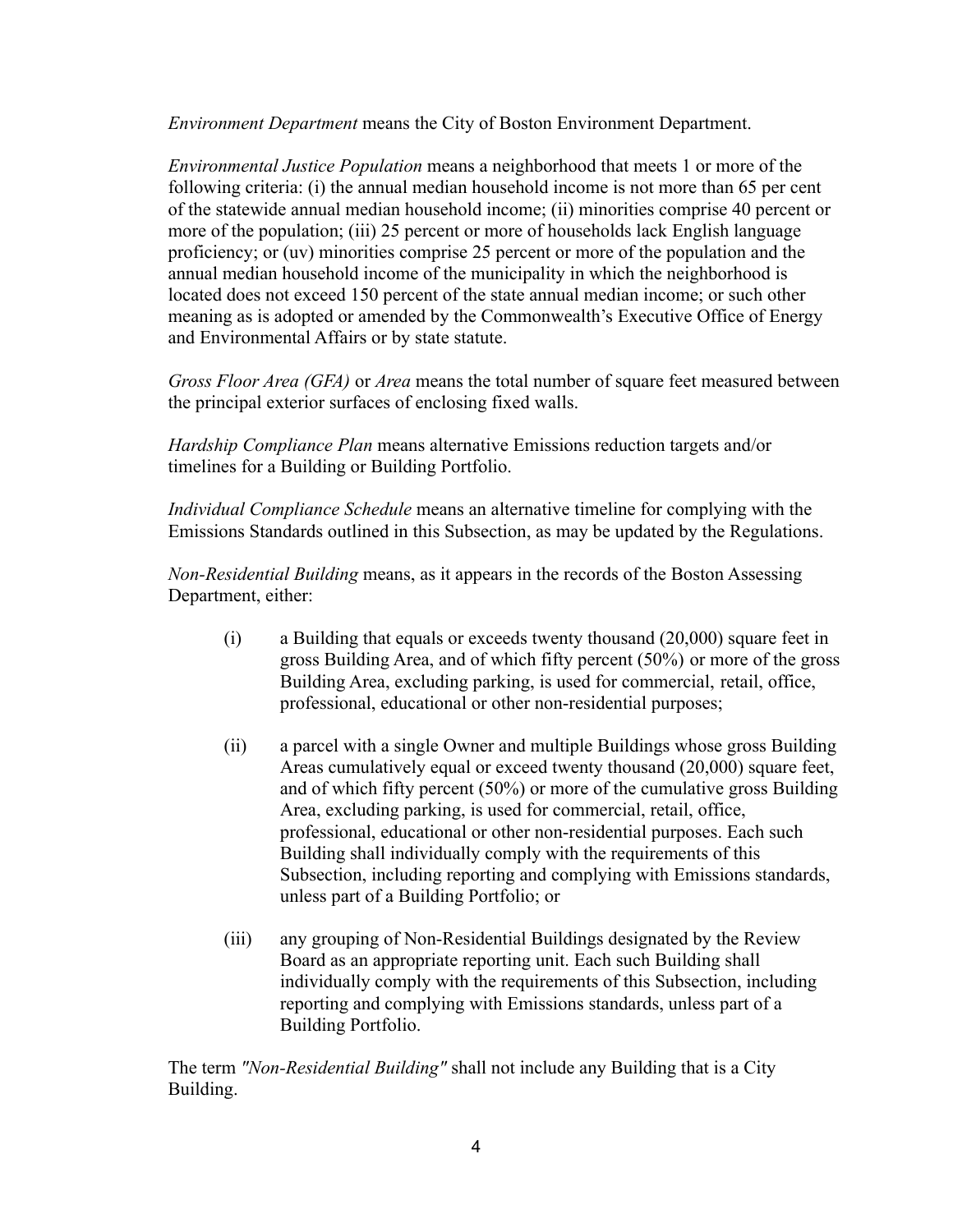*Owner* means a Building's Owner of record, provided that the "Owner" may be deemed to include (i) multiple Owners in common ownership; (ii) the association or organization of unit Owners responsible for overall management in the case of a condominium; and (iii) the board of directors in the case of a cooperative apartment corporation. In the case of a Building subject to a lease that assigns maintenance, regulatory compliance and/or capital improvement costs to Tenants with a term of at least thirty (30) years, inclusive of all renewal options, the Owner may designate the lessee as "Owner" for purposes of compliance with this Section; such designation must be provided in writing to the Commission as required by the Regulations. An Owner may designate an agent to act on its behalf, including reporting as required by this Section; provided, however, that such designation (i) must be provided in writing to the Commission, and (ii) does not relieve the Owner of any compliance obligation under this Section.

*Power Purchase Agreement* means a contract by which an Owner agrees to purchase electricity from a generating facility over a fixed term of years.

*Regulations* means the Air Pollution Control Commission's Building Emissions Reduction and Disclosure Regulations.

*Residential Building* means, as it appears in the records of the Boston Assessing Department, either:

- (i) a Building with fifteen (15) or more total individual dwelling units that, together with hallways and other common space serving residents, comprise more than fifty percent (50%) of the gross Building Area, excluding parking;
- (ii) a parcel with a single Owner and multiple Buildings that cumulatively have fifteen (15) or more total individual dwelling units or that cumulatively equal or exceed twenty thousand (20,000) square feet in gross Building Area. Each such Building shall individually comply with the requirements of this Subsection, including reporting and complying with Emissions standards, unless part of a Building Portfolio; or
- (iii) any grouping of Residential Buildings designated by the Review Board as an appropriate reporting unit. Each such Building shall individually comply with the requirements of this Subsection, including reporting and complying with Emissions standards, unless part of a Building Portfolio.

The term *"Residential Building"* shall not include a City Building or a Non-Residential Building.

*Renewable Energy Certificate (REC)* means a certificate representing the positive environmental attributes associated with the production of one (1) megawatt hour (MWh) of electricity by a renewable Energy facility.

*Review Board* means the board established pursuant to section (r) of this Subsection.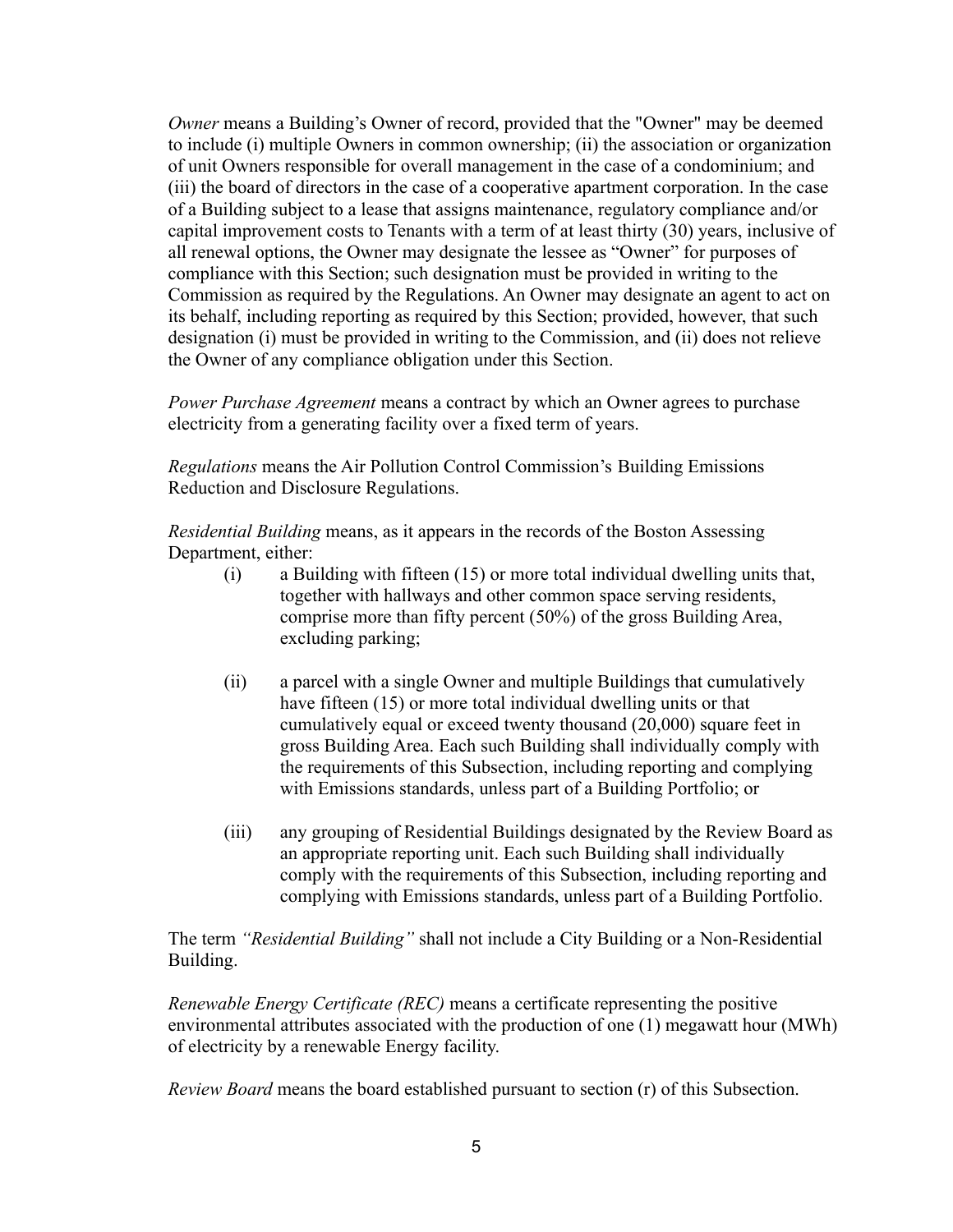*Tenant* means any tenant, tenant-stockholder of a cooperative apartment corporation, and condominium unit Owner.

*This Subsection* shall refer to Chapter VII, Section 7-2.2 of the City of Boston Code.

# **(c) Energy, Emissions, and Water Disclosure Required for City Buildings.**

No later than May fifteenth (15th) of each year, the City shall publicly disclose (i) the previous year's Energy and water use by each City Building and (ii) the Emissions compliance status of each City Building.

The Commission shall coordinate the performance of this requirement.

# **(d) Energy, Emissions, and Water Reporting Required for Non-City Buildings.**

# *(i) Data Reporting Requirements.*

No later than May fifteenth (15th) of each year, the Owner of each Building subject to reporting requirements shall accurately report to the Commission, via the Portfolio Manager or as required by the Regulations, the following information for the previous calendar year:

- (a) Energy and water use of each Building and other Building characteristics necessary to evaluate absolute and relative  $CO<sub>2</sub>e$  Emissions intensity as required by the Commission. Energy and water use data shall not include its associated cost. Building Owners shall report this information by using the ENERGY STAR Portfolio Manager or such alternative as the Commission may designate.
- (b) The primary Building Use(s) of each Building in accordance with the categories listed in the Portfolio Manager and the Regulations. Multiple primary Building Uses can be reported, provided that each use occupies at least ten percent (10%) of the Building's square footage or accounts for at least ten percent (10%) of the Building's annual Energy use or  $CO<sub>2</sub>e$ Emissions.
- (c) If applicable, any Renewable Energy Certificates (RECs) used to comply with the Emissions standards set forth in this Subsection, including proof of retirement of the RECs.
- (d) If applicable, any Energy purchased via a Power Purchase Agreement(s) that was used at the Building and/or used to comply with the Emissions standards set forth in this Subsection, including, if relevant, proof of retirement of associated RECs and the Emissions Factor of the grid where the generating facility is located, if on a grid other than ISO New England. Owners must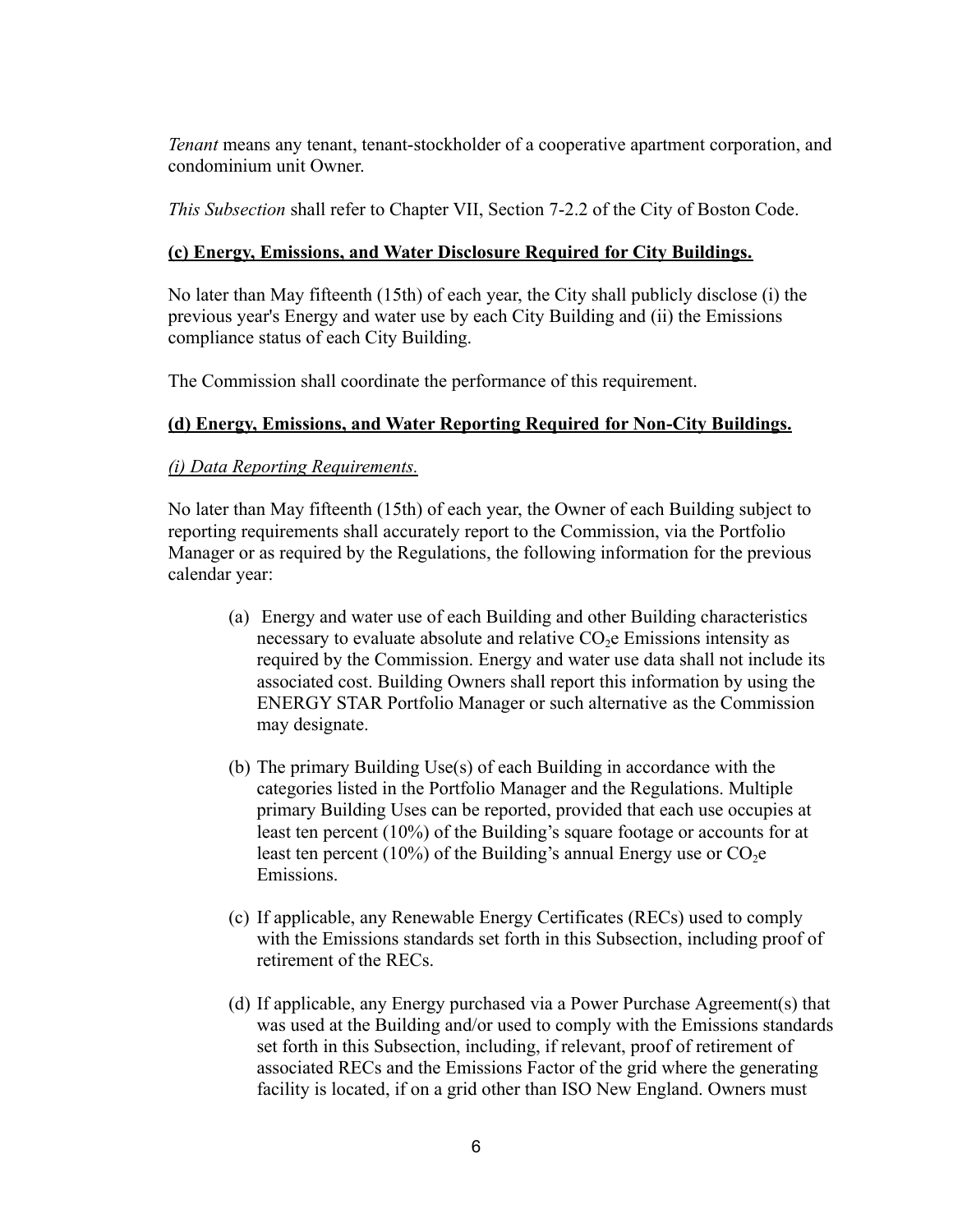provide a copy of an executed Power Purchase Agreement that demonstrates (i) the quantity of Energy purchased in the relevant calendar year, (ii) the type and generation location of the Energy purchased, and (iii) the ownership of any RECs associated with the Energy, if relevant. Business confidential information, including price, may be redacted.

- (e) Any  $CO<sub>2</sub>e$  Emissions Factors for Energy used by the Building if different from the Emissions Factors in the Regulations.
- (f) Contact information for Owners and any designated agents.

Building Owners may choose to report additional metrics, including but not limited to, Building waste, occupancy, density, operational hours, net lessees, Boston Resident Jobs Policy compliance, energy storage, and indoor air quality.

#### *(ii) Reporting Schedules.*

The initial reports shall occur according to the following schedule:

1. For every Non-Residential Building equal to or greater than fifty thousand (50,000) gross square feet or two (2) or more Buildings on the same parcel that equal or exceed one hundred thousand (100,000) gross square feet, the first report shall be submitted no later than September 15, 2014.

2. For every Non-Residential Building equal to or greater than thirty-five thousand (35,000) gross square feet but less than fifty thousand (50,000) gross square feet, the first report shall be submitted no later than May 15, 2016.

3. For every Non-Residential Building, or two (2) or more Buildings on the same parcel, equal to or greater than twenty thousand (20,000) gross square feet but less than thirty-five thousand (35,000) gross square feet, the first report shall be submitted no later than May 15, 2022.

4. For every Residential Building equal to or greater than fifty (50) units or fifty thousand (50,000) gross square feet, or two (2) or more Buildings held in the same condominium form of ownership that are governed by the same board of managers that together equal or exceed fifty (50) units or fifty thousand (50,000) gross square feet, the first report shall be submitted no later than May 15, 2015.

5. For every Residential Building equal to or greater than thirty-five (35) units or thirty-five thousand (35,000) gross square feet, the first report shall be submitted no later than May 15, 2017.

6. For every Residential Building, or two (2) or more Buildings on the same parcel, equal to or greater than fifteen (15) units or twenty thousand (20,000) gross square feet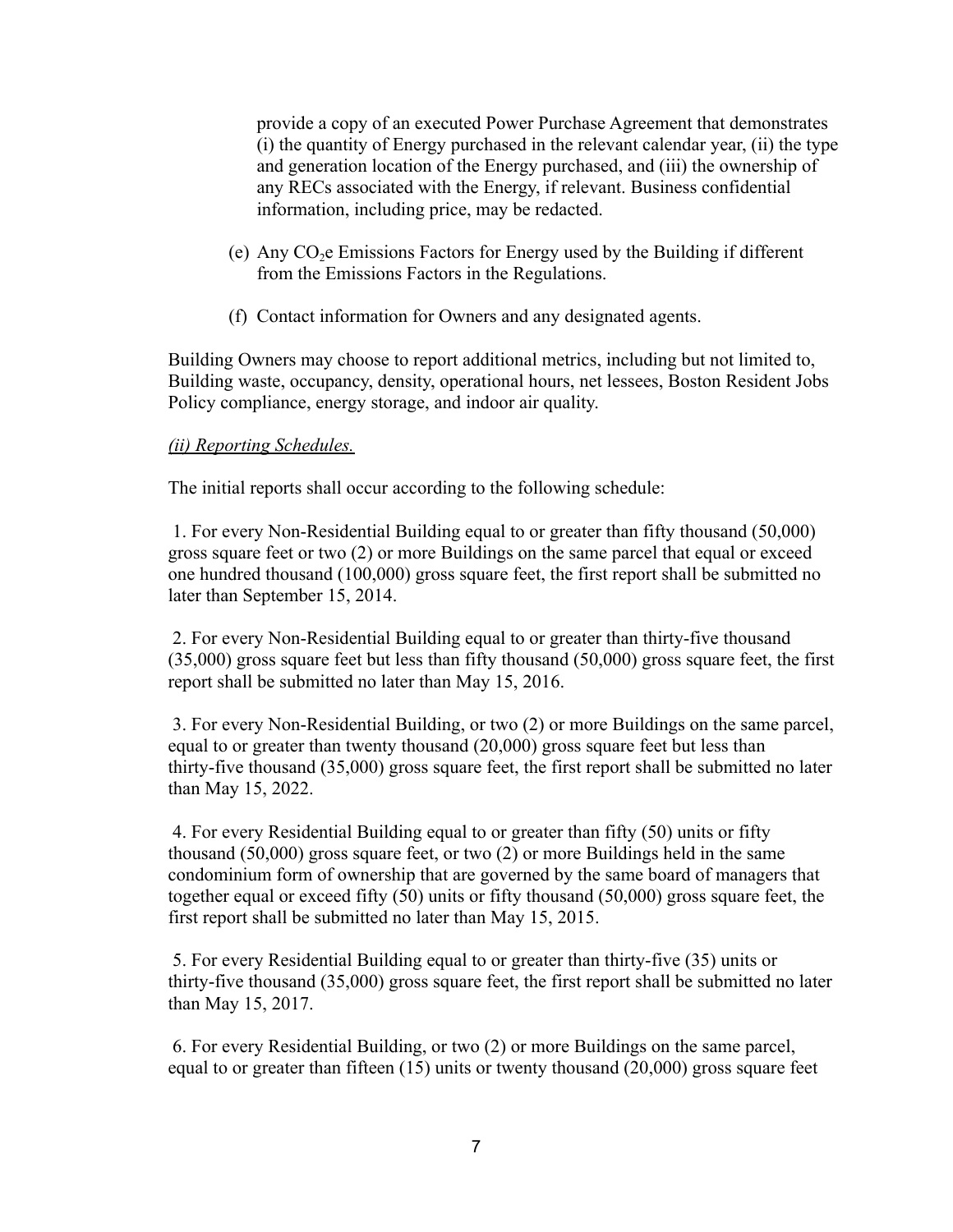but less than thirty-five (35) units or thirty-five thousand (35,000) square feet, the first report shall be submitted no later than May 15, 2022.

Notwithstanding the foregoing, the Review Board shall develop a procedure for establishing alternative reporting dates for Building Owners who supply timely notification of extenuating circumstances.

# **(e) Direct Upload.**

Provided that the necessary mechanisms already exist, Building Owners may authorize an Energy or water utility or other third party to report Building-specific data on their behalf to the Commission. Such authorization shall not create an obligation on the part of Energy or water utilities or remove the obligation of Building Owners to comply with reporting requirements.

# **(f) Equitable Emissions Investment Fund.**

The City auditor shall establish the Equitable Emissions Investment Fund as a separate account and credit to the fund all Alternative Compliance Payments and penalties made pursuant to this Subsection; the City or Environment Department may direct other funds to the Equitable Emissions Reduction Fund at its discretion. The Review Board is responsible for evaluating local carbon abatement proposals, and making recommendations for expenditures from the Fund.

Money in the Fund shall be expended for the support, implementation, and administration of local carbon abatement projects that benefit the City of Boston prioritizing Environmental Justice Populations, including by improving or promoting:

- low-income affordable housing and housing where tenants are at risk of displacement and in need of rent stabilization;
- local air quality improvement;
- indoor environmental quality and health for building tenants;
- economic inclusion, training, and technical assistance for Minority, Women, and Disadvantaged Business Enterprises (MWDBE) and cooperative contractors;
- workforce development training programs for residents who have been disproportionately impacted by the effects of climate change;
- projects with community ownership of housing and renewable energy infrastructure;
- reduced energy burdens; or
- any further environmental initiatives.

The Regulations will address conditions for expenditure, which may include but are not limited to compliance with employment and contracting standards, living wage standards, language access, rent stabilization, air quality monitoring and improvements, housing stability, tenant transparency and compliance with Fair Housing standards.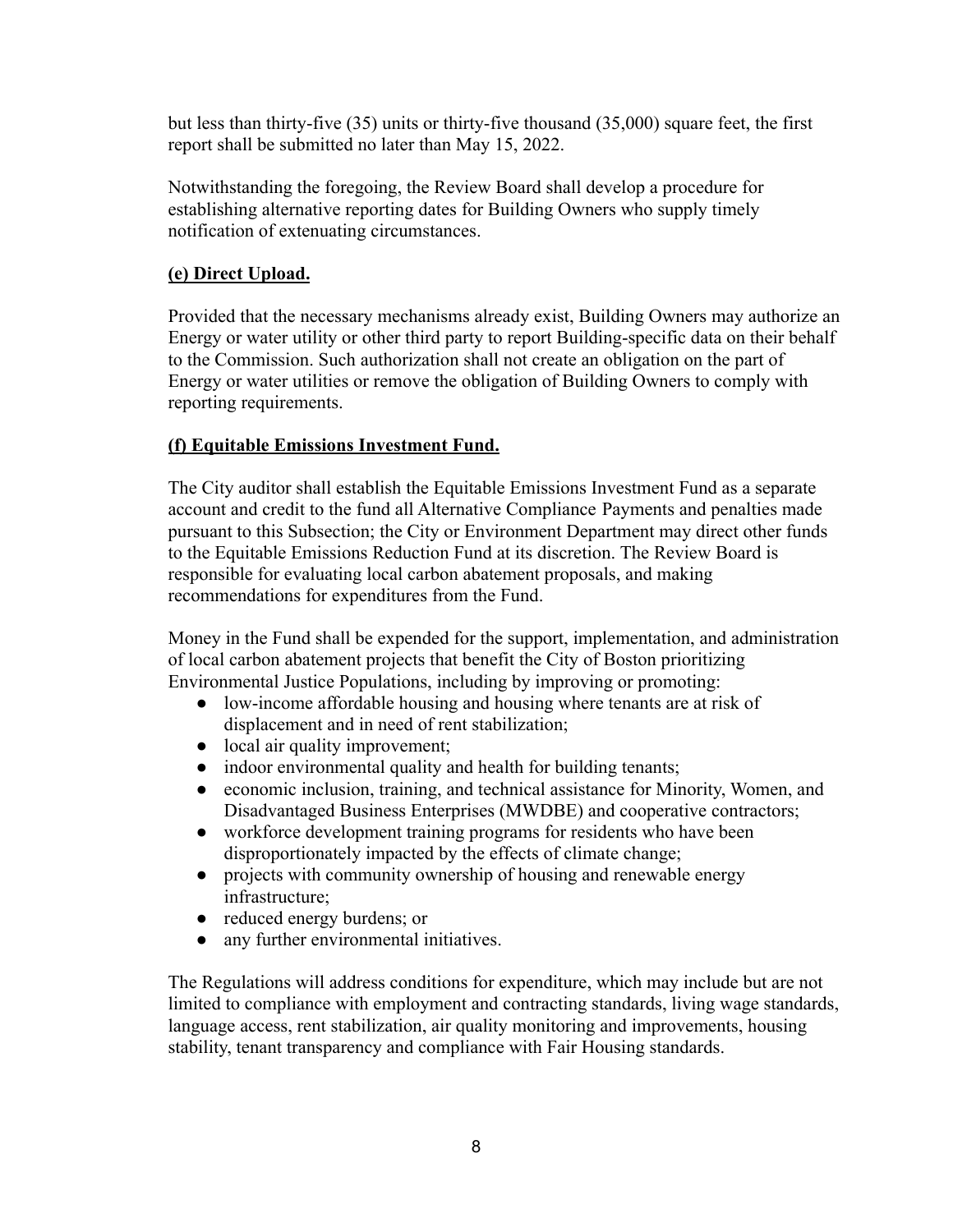During each fiscal year, the Review Board may incur liabilities against and spend monies from the Equitable Emissions Reduction Fund, which shall operate for fiscal years that begin on or after the date of implementation. Money in the Fund may be used for administrative costs incurred by the Review Board, including compensation for members as provided in subsection (r), or by the Environment Department in supporting the Review Board.

#### **(g) Data Verification.**

- a. Building Owners shall self-certify their reporting data every year.
- b. In the first year of reporting 2021 data starting in 2022 and the first year of compliance in the 2025-2029 compliance period for Emissions standards starting in 2026, and every fifth year thereafter, Building Owners shall provide a third-party verification of their reporting data for the five calendar years prior to, but not including, the current year. Verifications must be performed by qualified Energy professionals, as defined by the Regulations of the Commission, and submitted by June  $15<sup>th</sup>$  of the relevant year.
- c. Any Building completed after the date of implementation and any building equal to or greater than twenty thousand (20,000) square or fifteen (15) units but less than thirty-five thousand (35,000) square feet or thirty-five (35) units shall be subject to this third-party data verification requirement in the first year of reporting and the first year of compliance with Emissions standards.
- d. In the event that there is a discrepancy between third-party verified data and an Owner's self-certified reporting data, any resulting lack of compliance with the Emissions standards in this Subsection shall be subject to fines as outlined in the Regulations.

The Commission may revise requirements for data verification and qualified Energy professionals via the Regulations.

#### **(h) Emissions Requirements.**

Each Building subject to the reporting requirements of this Subsection shall comply with the  $CO<sub>2</sub>e$  Emissions standards set forth in Table 1 below; provided, however, that Building Owners may develop and request approval for Individual Compliance Schedules pursuant to the requirements in section (j) or request a Hardship Compliance Plan pursuant to section (k). Buildings must comply with the Emissions standards on an annual basis and compliance shall be measured as a total of metric ton of  $CO<sub>2</sub>e$  Emissions per square foot. Buildings equal to or greater than twenty thousand (20,000) square or fifteen (15) units but less than thirty-five thousand (35,000) square feet or thirty-five (35) units shall not be subject to the Emissions standards until 2031, reporting for 2030 emissions. Any Building that has been completed after date of implementation shall comply with Emissions Standards consistent with zoning approvals, which shall be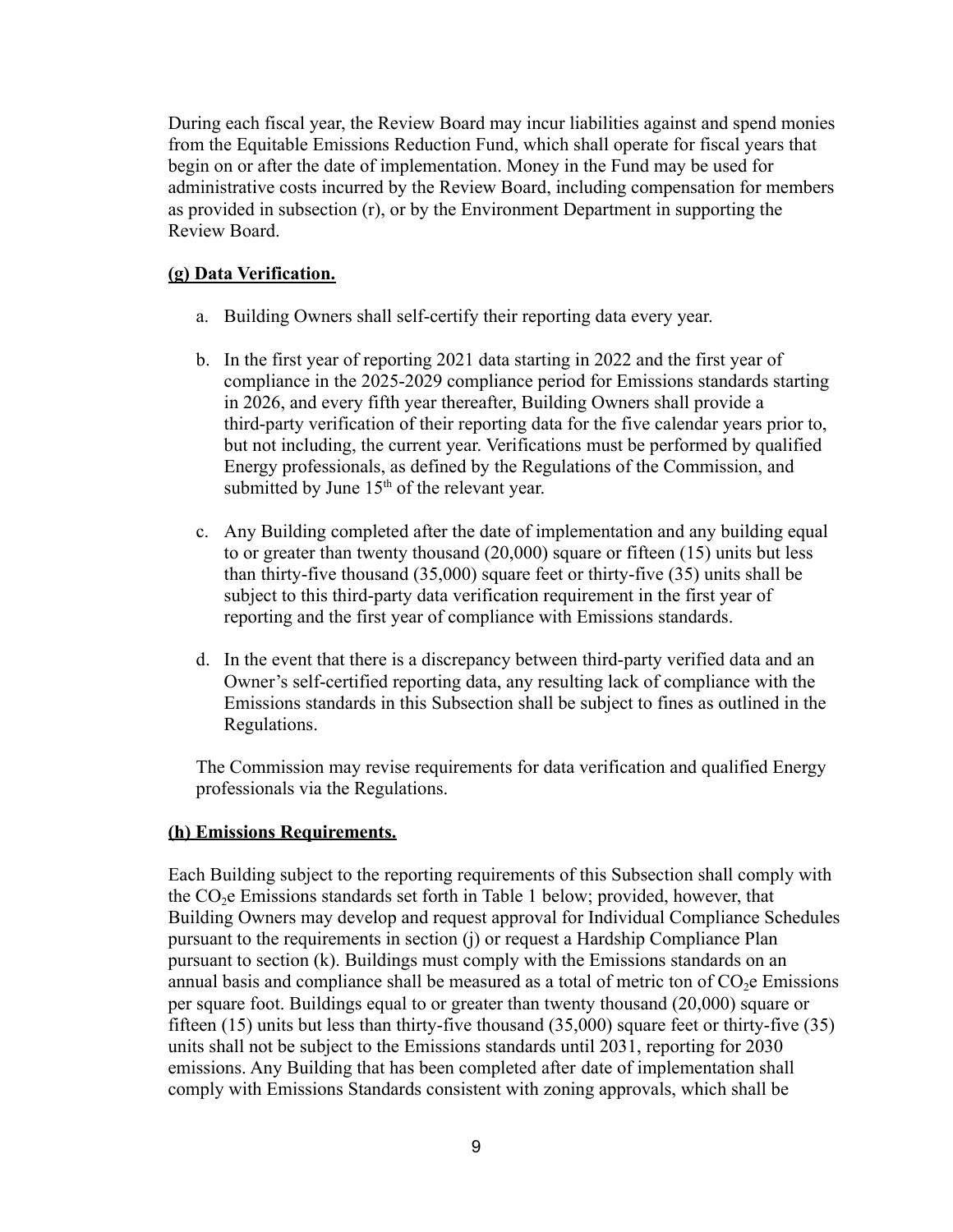considered binding and supersede any less stringent Emissions standards set out in this Subsection.

Upon recommendation from the Environment Department, the Review Board shall propose to the Commission an update to the  $CO<sub>2</sub>e$  Emissions Factors and the  $CO<sub>2</sub>e$ Emissions standards and compliance periods set forth in Table 1, to ensure the City is achieving its emissions reduction goals.

| <b>Building use</b>                 | Emissions standard ( $kgCO2e/SF/yr$ .)           |      |           |               |           |                  |
|-------------------------------------|--------------------------------------------------|------|-----------|---------------|-----------|------------------|
|                                     | $\left  2025 - 2029 \right  2030 - 2034 \right $ |      | 2035-2039 | $2040 - 2044$ | 2045-2049 | 2050-            |
| <u>Assembly</u>                     | 7.8                                              | 4.6  | 3.3       | 2.1           | 1.1       | $\theta$         |
| College/ University                 | 10.2                                             | 5.3  | 3.8       | 2.5           | 1.2       |                  |
| <b>Education</b>                    | 3.9                                              | 2.4  | 1.8       | 1.2           | 0.6       | 0                |
| Food Sales & Service                | 17.4                                             | 10.9 | 8.0       | 5.4           | 2.7       | $\overline{0}$   |
| Healthcare                          | 15.4                                             | 10.0 | 7.4       | 4.9           | 2.4       | 0                |
| Lodging                             | 5.8                                              | 3.7  | 2.7       | 1.8           | 0.9       | 0                |
| Manufacturing/<br><b>Industrial</b> | 23.9                                             | 15.3 | 10.9      | 6.7           | 3.2       | $\overline{0}$   |
| <b>Multifamily housing</b>          | 4.1                                              | 2.4  | 1.8       | 1.1           | 0.6       | 0                |
| Office                              | 5.3                                              | 3.2  | 2.4       | 1.6           | 0.8       | 0                |
| Retail                              | 7.1                                              | 3.4  | 2.4       | 1.5           | 0.7       | 0                |
| <b>Services</b>                     | 7.5                                              | 4.5  | 3.3       | 2.2           | 1.1       | 0                |
| Storage                             | 5.4                                              | 2.8  | 1.8       | 1.0           | 0.4       | 0                |
| Technology/Science                  | 19.2                                             | 11.1 | 7.8       | 5.1           | 2.5       | $\boldsymbol{0}$ |

*(i) Blended Emissions Standards for Individual Buildings.*

Buildings with more than one primary use may comply with a blended  $CO<sub>2</sub>e$  Emissions standard; provided, however, that a use may constitute a primary use only if it (i) occupies at least ten percent (10%) of a Building's square footage, or (ii) accounts for more than ten percent (10%) of a Building's total annual Energy use or  $CO<sub>2</sub>e$  Emissions. Building Owners using a blended  $CO<sub>2</sub>e$  Emissions standard must (i) designate the blended standard in annual reports to the Commission, and (ii) provide documentation verifying the qualification of each primary use in annual reports to the Commission for the first year a blended  $CO<sub>2</sub>e$  Emissions standard is used and in any subsequent year when the blended Emissions standard or primary use(s) change.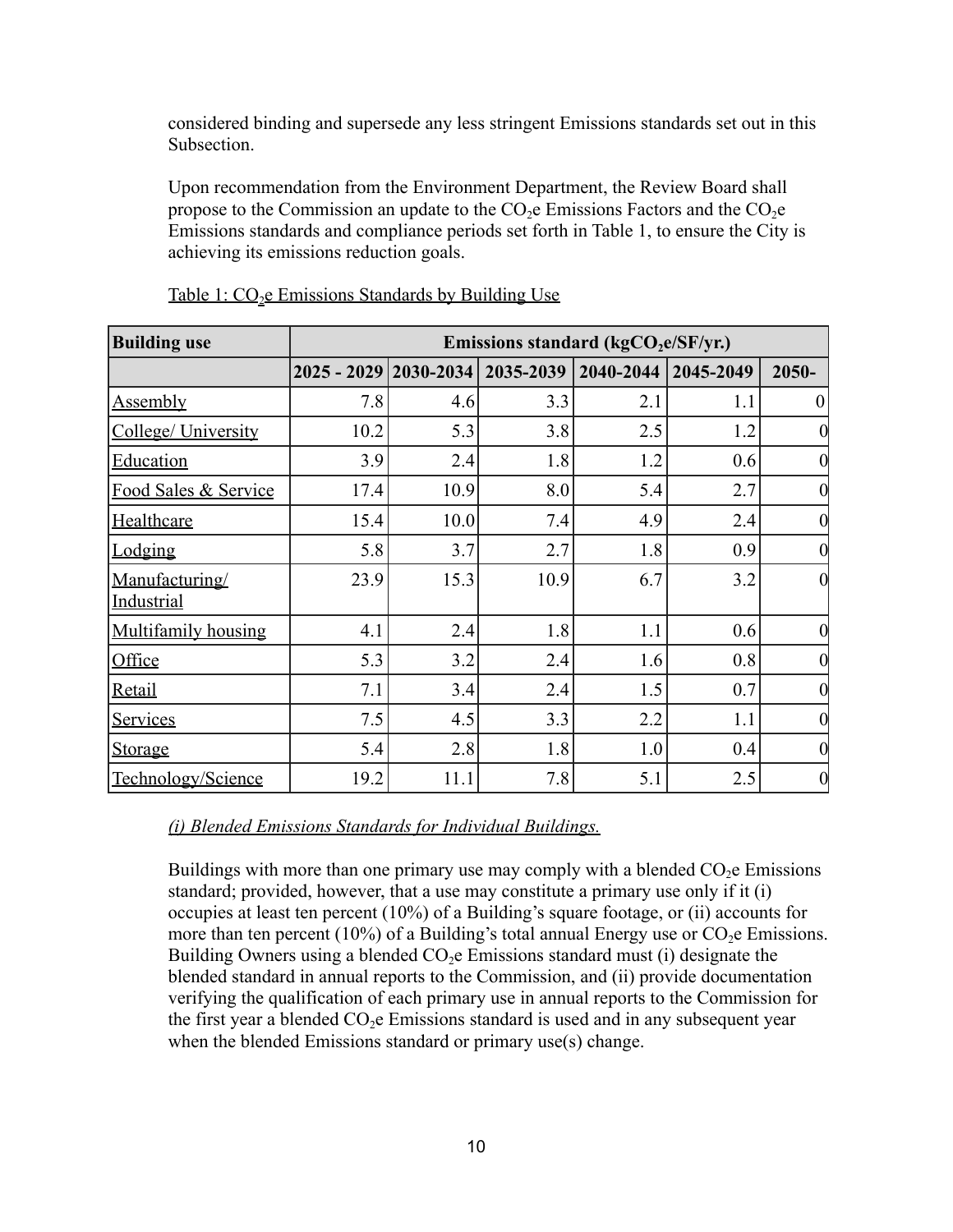## *(ii) Blended Emissions Standards for Building Portfolios.*

Owners of Building Portfolios may apply for a blended  $CO<sub>2</sub>e$  Emissions standard for all Buildings in the Portfolio, provided that (i) all Buildings within the Portfolio have the same Owner; for this purpose, a Building management company does not constitute an Owner, or (ii) all Buildings within the Portfolio are part of an approved Institutional Master Plan. Such blended  $CO<sub>2</sub>e$  Emissions standard may reflect multiple primary uses in a Building in accordance with the procedure described in this Subsection. The City may use a blended Emissions standard for any Building Portfolio of City Buildings and may create multiple Building Portfolios.

Blended Emissions standards for Building Portfolios must be approved by the Review Board, and Building Portfolio Owners must submit documentation confirming eligibility as a Building Portfolio when requesting a blended Emissions standard from the Review Board. Notwithstanding the approval of a blended Emissions standard for a Building Portfolio, Owners must continue to report the water and Energy use, Emissions data, and any other information required by this Subsection for each individual Building. If a Building is removed from a Building Portfolio for any reason, including transfer to a different Owner, the Building shall retain its individual reporting data and be subject to the Emissions standards in table 1 and the blended Emissions standard rate for the Building Portfolio shall be adjusted to reflect the removal of the Building. The Review Board may require that the Owner submit a portfolio emissions reduction plan that prioritizes emissions reductions in Buildings located in or near Environmental Justice Populations, and may set further conditions on the approval of a Building Portfolio consistent with the Regulations.

#### **(i) Energy Use Exempt from Emissions Requirements.**

Building Owners may choose to deduct Energy used by Emergency Backup Generation/Backup Power and Electrical Vehicle Supply Equipment (EVSE) from a Building's total Energy use subject to this Subsection's  $CO<sub>2</sub>e$  Emissions standard, provided that:

- i. Emergency Backup Generation/Backup Power provides Energy only to the Building or Building Portfolio. In the event that Emergency Backup Generation/Backup Power or EVSE serve, or have the potential to serve, multiple Buildings in a Building Portfolio, the Energy use from such activities shall be deducted in reporting for individual Buildings in proportion to the square footage of each Building;
- ii. Electrical Vehicle Supply Equipment is separately metered; and
- iii. Building Owners annually report (i) Energy used by Emergency Backup Generation / Backup Power and Electrical Vehicle Supply Equipment; (ii) the date(s), hour(s) and conditions that required the use of Emergency Backup Generation/Backup Power; and (iii) any other information required by the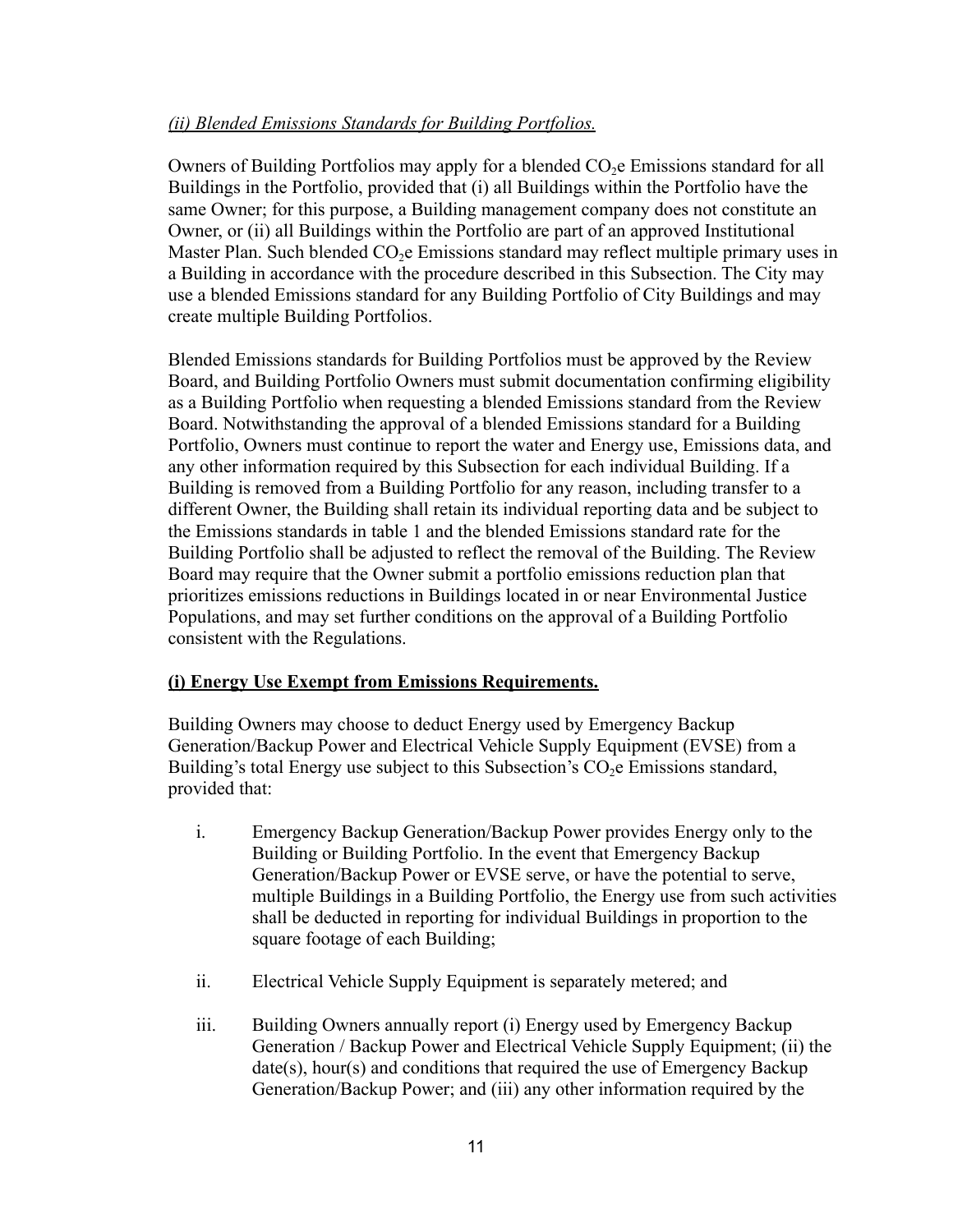Regulations. Such reporting shall be subject to the self-certification and third-party verification procedures in subsection (f).

Upon recommendation from the Review Board, the Commission may revise the availability and use of these exemptions or add additional exemptions via the Regulations. Energy used by Emergency Backup Generation / Backup Power may no longer be exempted after 2030, unless otherwise amended in the Regulations.

## **(j) Individual Compliance Schedules.**

Owners of Buildings or Building Portfolios may apply for an Individual Compliance Schedule as an alternative to the  $CO<sub>2</sub>e$  Emissions standard reduction schedule in Table 1. Individual Compliance Schedules must establish declining  $CO<sub>2</sub>e$  Emissions standards in five- (5-) year increments, provided that such standards must (i) decline on a linear or better basis, (ii) reduce Emissions 50% by 2030, and (iii) reduce Emissions 100% by 2050; and

- a. Use the year that a Building was first required to report Energy use pursuant to this Subsection as the baseline for emissions, provided, however, that (i) the Building's or Building Portfolio's Energy use, Gross Floor Area, and any relevant Emissions Factors have been reported to the Commission in accordance with this Subsection or is retroactively reported in accordance with the data verification requirements of this Subsection and the Regulations; or
- b. Use a baseline from any year starting in 2005 to the first required reporting year, provided, however, that the Building or Building Portfolio Owner provides documentation of Energy use, Gross Floor Area and relevant Emissions Factors by the Building or Building Portfolio for the selected baseline year and the year in which an Individual Compliance Schedule is requested in accordance with the data verification requirements of this Subsection and the Regulation. The Commission may make such information publicly available.

A Building or Building Portfolio that failed to comply with previous reporting requirements may use an Individual Compliance Schedule, provided, however, that the necessary data is submitted to the Review Board and any applicable penalties for past non-compliance are paid in full.

Individual Compliance Schedules must be approved by the Review Board. Building and Building Portfolio Owners must submit the information required in this Subsection, and any other documentation specified in the Regulations, when requesting an Individual Compliance Schedule from the Review Board. The Review Board may include additional conditions on the approval of Individual Compliance Plans consistent with the Regulations.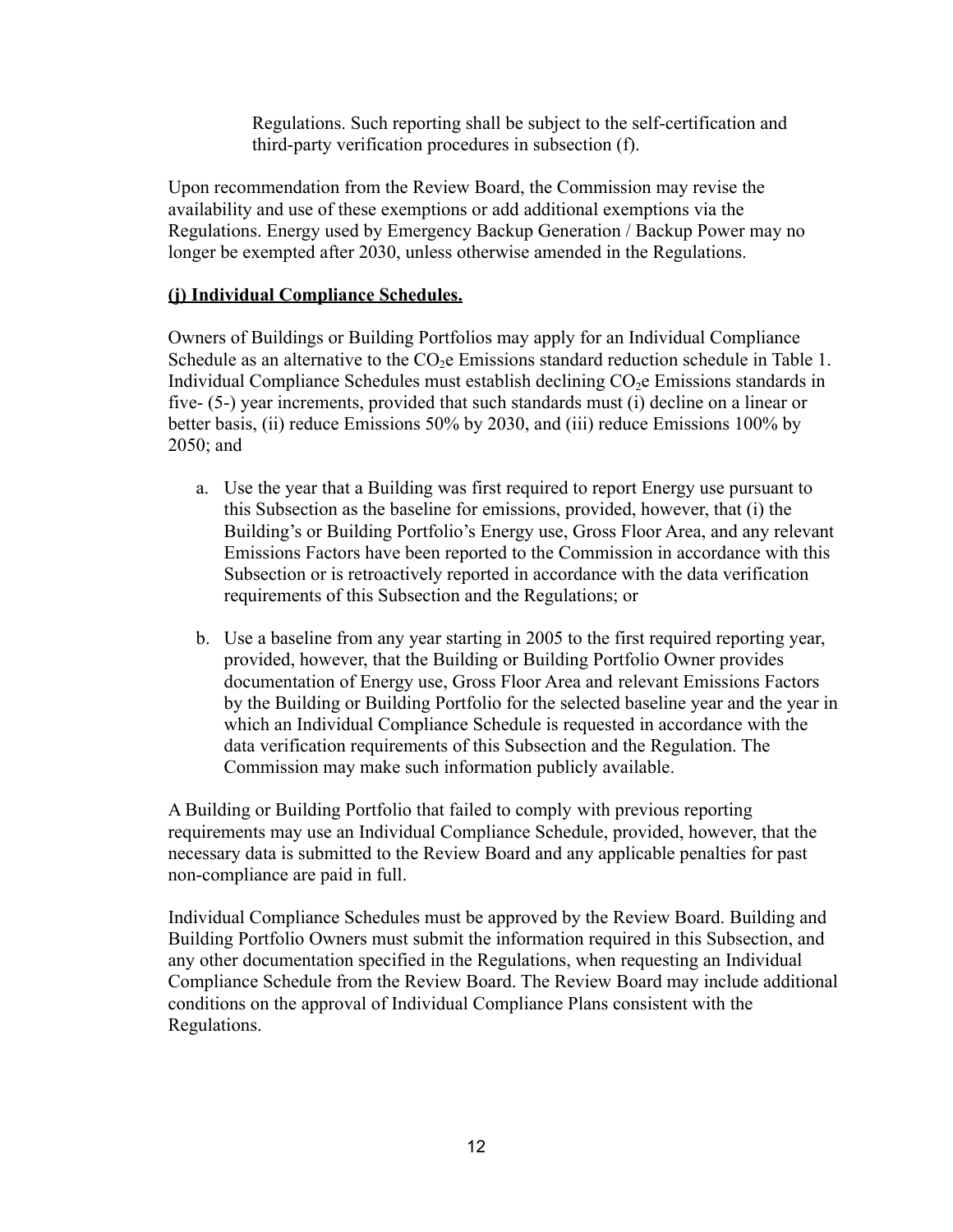## **(k) Hardship Compliance Plans.**

A Building Owner may apply to the Review Board for a Hardship Compliance Plan if there are Building characteristics or circumstances that present a hardship in complying with the Emissions standards in this Ordinance. Such characteristics or circumstances, to be detailed in the Regulations, may include historic Building designations, affordable housing refinancing timelines, pre-existing long-term Energy contracts without reopeners, or financial hardship. The application, review process and conditions for Hardship Compliance Plans shall be set forth in the Regulations. The Review Board shall have sole discretion in issuing Hardship Compliance Plans; such plans may include alternative timelines for meeting Emissions standards, and alternative Emissions standards. At its discretion, the Review Board may also allow the use of compliance mechanisms additional to those outlined in section (l) consistent with achieving the purpose of the Subsection as laid out in section (a). The Review Board may include additional conditions on the approval of Hardship Compliance Plans consistent with the Regulations, including Employment Plans, housing stabilization, air quality monitoring, energy cost-sharing and transparency measures, as appropriate.

## **(l) Compliance Mechanisms.**

- a. Municipal Aggregation: Buildings may use electricity obtained through the Boston municipal aggregation program, at either the base rate or higher rate, and have the appropriate Emissions Factor applied to such electricity.
- b. Renewable Energy Certificates: Buildings may mitigate  $CO<sub>2</sub>e$  Emissions from electricity use by purchasing bundled or unbundled Renewable Energy Credits that:
	- $(i)$  Are generated by non-CO<sub>2</sub> emitting renewable sources and meet the RPS Class I eligibility criteria outlined in 225 CMR 14.05, as may be amended from time to time:
	- (ii) Are tracked by the New England Power Pool Generation Information System;
	- (iii) Are generated in the compliance period in which they are used;
	- (iv) Are retired within six (6) months after the end of the compliance period in which they are used; and
	- (v) Comply with any additional or different requirements set forth in the Regulations, as may be amended from time to time. In the event of a conflict between the requirements for Renewable Energy Credits in this provision and the Regulations, the requirements in the Regulations shall prevail.
- c. Power Purchase Agreements: Buildings may mitigate  $CO<sub>2</sub>e$  Emissions from electricity use by entering Power Purchase Agreements for Energy generated by renewable non-emitting fuel sources, provided that: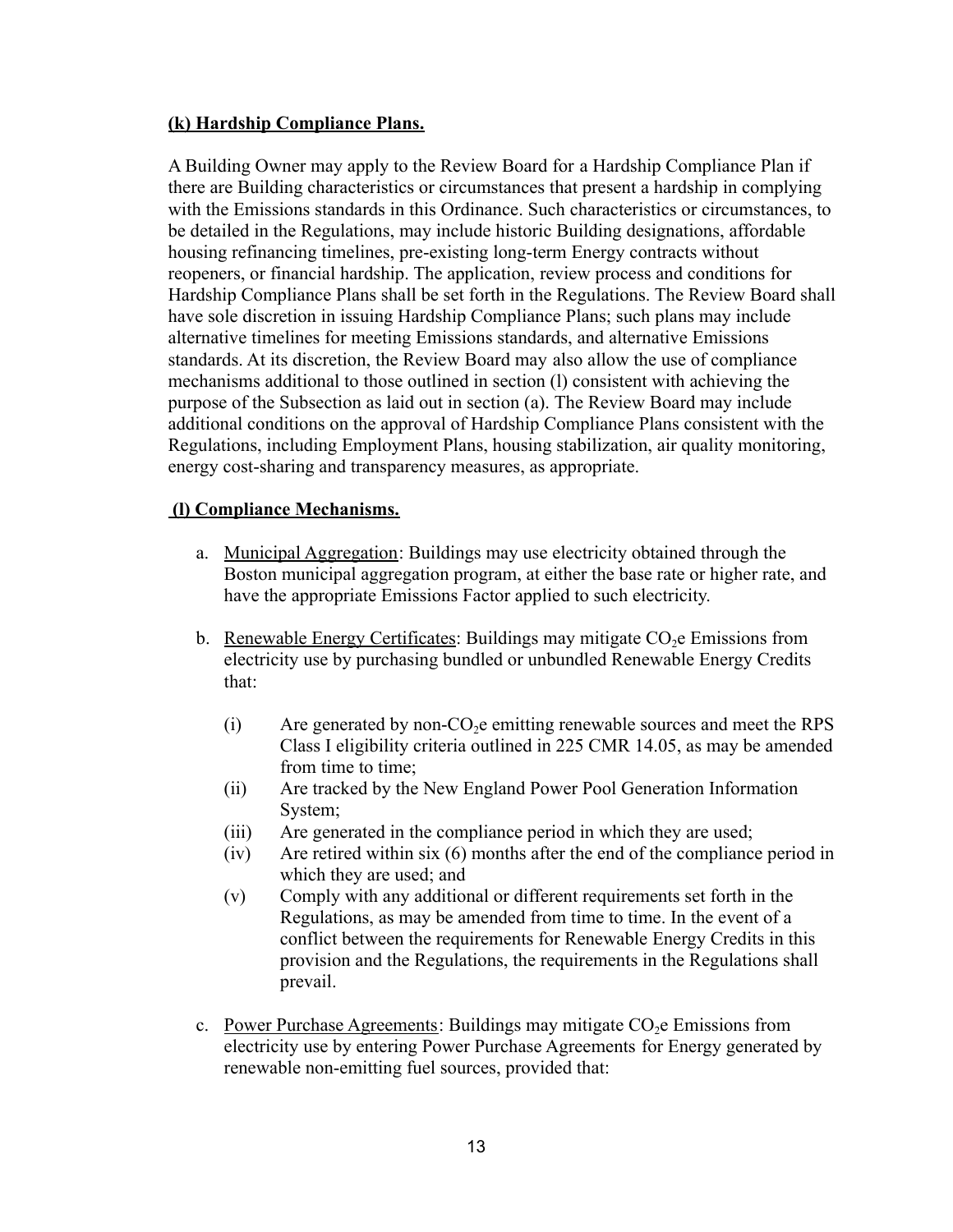- (i) The Energy purchased pursuant to a Power Purchase Agreement is generated during the compliance period for which a Building is mitigating CO<sub>2</sub>e Emissions;
- (ii) The Renewable Energy Credits associated with the Energy purchased under a Power Purchase Agreement are retired by the Building Owner within six (6) months after the end of the compliance period in which used; and
- (iii) The Power Purchase Agreement complies with any additional or different requirements set forth in the Regulations, as may be amended from time to time, including but not limited to additionality criteria. In the event of a conflict between the requirements for Power Purchase Agreements in this provision and the Regulations, the requirements in the Regulations shall prevail.
- d. Alternative Compliance Payments: Buildings may mitigate  $CO<sub>2</sub>e$  Emissions from Energy use by making Alternative Compliance Payments. The price of an Alternative Compliance Payment shall be based on the average cost per metric ton of  $CO<sub>2</sub>e$  to decarbonize Buildings subject to this Subsection. The initial cost of an Alternative Compliance Payment shall be \$234 per metric ton of  $CO<sub>2</sub>e$ . The cost of an Alternative Compliance Payment shall be reviewed at least every five (5) years by the Review Board, with input from the Environment Department, and may be adjusted by the Regulations.

Upon recommendation from the Review Board, the Commission may revise the availability and use of these compliance mechanisms or add additional compliance mechanisms via the Regulations, consistent with the purpose of the Subsection as laid out in section (a).

#### **(m) Preservation of Documents.**

Building Owners shall preserve records and information (i) required to be submitted by this Subsection and/or (ii) submitted pursuant to this Subsection in order to demonstrate compliance with the Emissions standard, including but not limited to information regarding Building Uses, Emissions Factors, compliance mechanisms outlined in section (l), Individual Compliance Schedules or Hardship Compliance Plans, for such time as set forth in Regulations, and shall make such records available for inspection and audit by the Commission and Review Board upon request.

#### **(n) Obligation to Request and Report Information.**

Where a unit or other space in a Building is occupied by a Tenant and such unit or space is separately metered by a utility company, the Owner of such Building may request from such Tenant information relating to such Tenant's separately metered Energy and water use, purchase of renewable energy or RECs, use of space, and operating hours, and other information required for Portfolio Manager reporting, for the previous calendar year, and such Tenant shall report such information to such Owner. The Commission may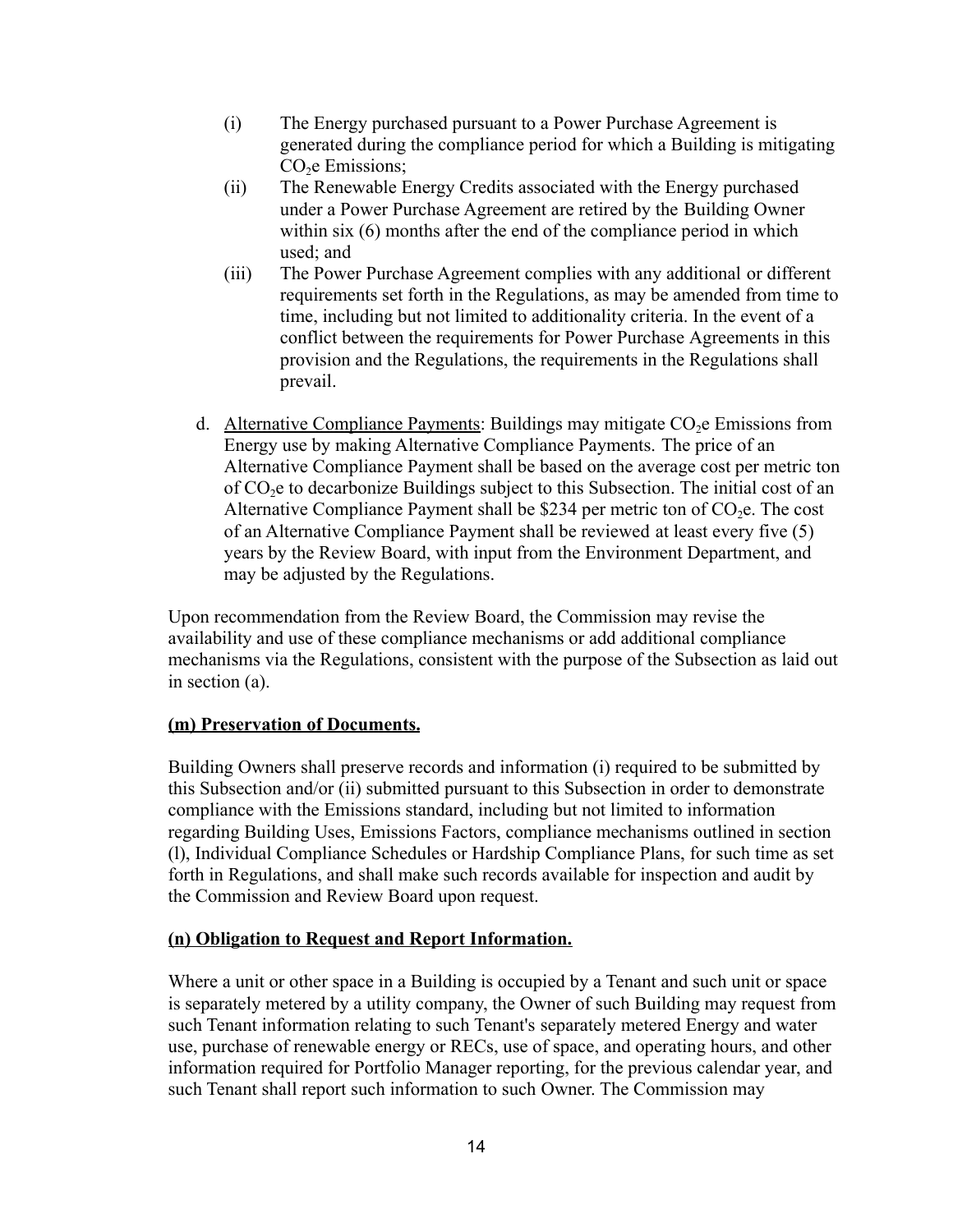designate and make available a form to be used to request and report such information. Notwithstanding the foregoing, individual residential Tenants shall have no obligation to report Energy and water use to Building Owners.

- 1. Such Owner may request information related to such Tenant's metered Energy and water use and other related information for the previous calendar year no earlier than January 1 and no later than January 31 of any year in which the Owner is required to report such information.
- 2. Upon receiving such a request, a Tenant shall report information relating to the Tenant's separately metered Energy and water use for the previous calendar year no later than February 28 of any year in which the Owner is required to report such information.
- 3. If a Tenant vacates a unit or other space before the end of the calendar year without reporting metered Energy and water use, such Owner may immediately request such information for any period of occupancy relevant to such Owner's obligation to report and the Tenant shall respond within thirty (30) Days.
- 4. Failure of any Tenant to report the information required in this Subsection does not relieve such Owner of the obligation to report pursuant to this article.
- 5. Where an Owner of a Building is unable to obtain complete Energy and water use data due to the failure of any Tenant to report the information required by this Subsection, the Owner shall use values or formulas established by the Commission to estimate whole Building Energy and water use.

## **(o) Disclosure.**

The Commission shall make Energy, water, and Emissions information for Buildings available to the public on the City of Boston website in multiple languages consistent with City of Boston language standards no later than October 1 of every year, except for 2014 in which it shall make such information available to the public no later than December 1, 2014. Such disclosure shall include, at a minimum, Building identification, Energy intensity, CO<sub>2</sub>e Emissions per square foot, Emissions compliance status, ENERGY STAR rating, where available, and water consumption per square foot. Such disclosures may include information voluntarily reported to the Commission. Before any such disclosure, the Commission shall subject all data to a qualityassurance/quality-control process.

- 1. At least thirty (30) Days prior to disclosure, the Commission shall provide Building Owners an opportunity to review the accuracy of information to be disclosed.
- 2. The Commission shall invite Building Owners to submit contextual information related to Energy and water use in their Buildings, and shall disclose contextual information in such form as it shall determine.
- 3. The Commission shall also, from time to time, publicly report on implementation of, compliance with, and overall results from this ordinance; however, the first such report shall be issued no later than December 31, 2014.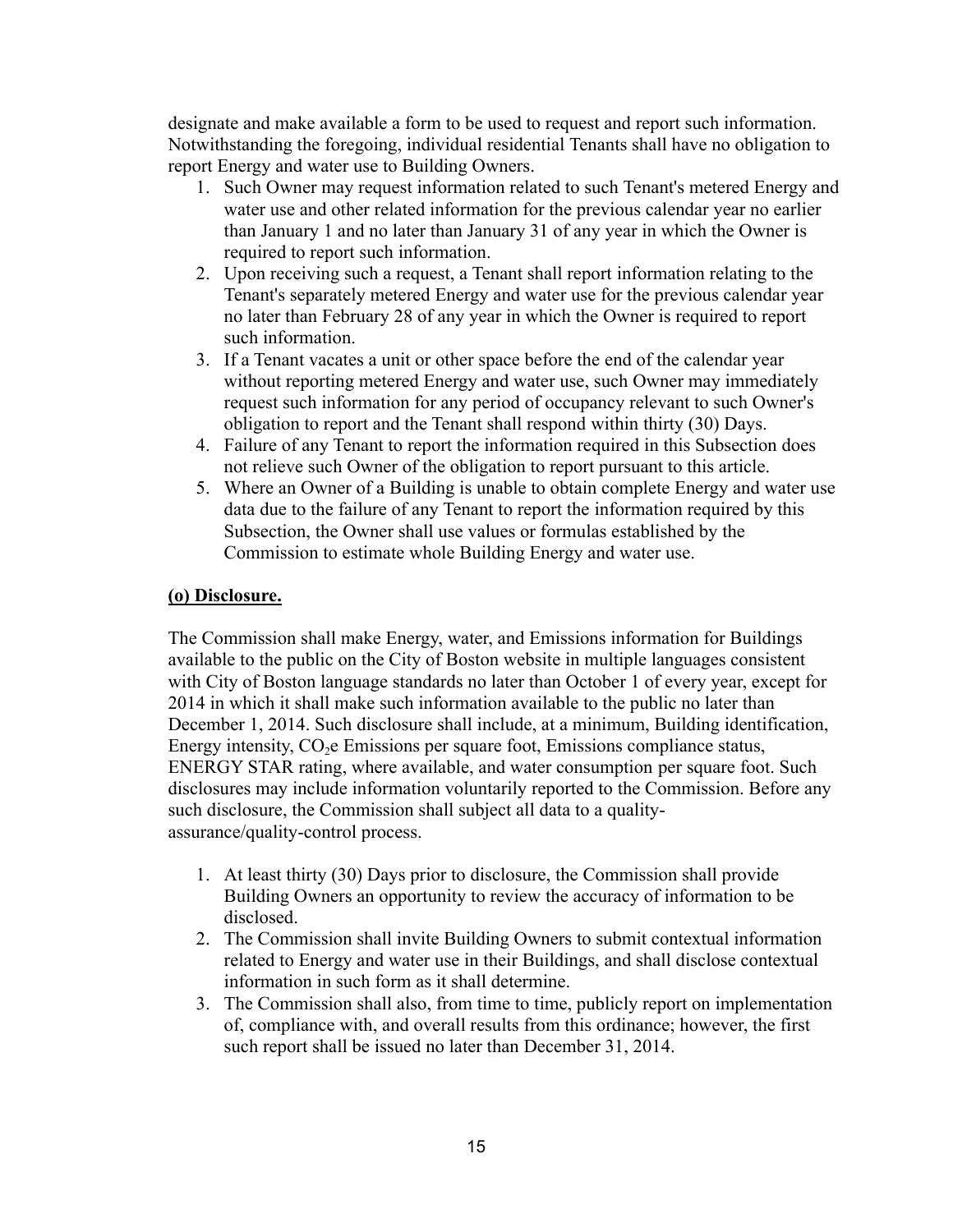To the extent available to the Commission, the Commission shall disclose information relevant to air quality, Energy cost burdens, fair housing and housing displacement, jobs, and other qualitative and quantitative metrics related to Environmental Justice Populations and equitable implementation of this Subsection. Within one year, the Environment Department shall identify appropriate metrics and research mechanisms for (i) measuring and collecting this type of information and (ii) analyzing the impact, if any, of this Subsection on such metrics.

The Commission shall issue regular reports on the Equitable Emissions Reduction Fund, including balance of funds, expenditures, funded projects and anticipated impacts relative to greenhouse gas emissions, air quality, and local employment. These reports will be available for the public on the City of Boston website.

#### **(p) Enforcement for Failure to Comply with this Subsection.**

1. Failure to comply with the provisions of this Subsection shall result in the imposition of penalties by the Review Board. For any failure to comply, the Review Board shall have the authority to: (i) issue a notice of violation subject to penalties if not corrected; and (ii) seek an injunction from a court of competent jurisdiction requiring a Building Owner or Tenant to comply with the requirements of this Subsection; provided, however, this provision shall not apply to residential Tenants.

2. Notice of violation. The Review Board shall issue a written notice of violation to any Building Owner or Tenant violating this Subsection by failing to comply with any of the provisions of this Subsection or any Regulation issued pursuant to this Subsection. The notice of violation shall indicate which obligations the Building Owner or Tenant has not fulfilled and provide the Building Owner or Tenant with thirty (30) days to either: (i) correct the notice of violation by complying with this Subsection and associated Regulations; or (ii) send a written request to the Executive Director of the Commission for a hearing by the Review Board for a determination of whether the Building Owner or Tenant violated this Subsection.

3. Request for a Hearing. If a Building Owner or Tenant requests a hearing, the Review Board shall hold such hearing within sixty (60) days of the Executive Director of the Commission's receipt of a written request for hearing. The hearing shall be conducted according to the requirements of M.G.L. c. 30A. If the Review Board determines that the Building Owner or Tenant violated this Subsection, that person shall have thirty (30) days from the issuance of a final decision to correct the violation.

4. Failure to comply with notice of violation. If a person who does not request a hearing fails to correct a noticed violation of this Subsection within thirty (30) days after the Executive Director of the Commission issues a written notice of violation, that person shall be deemed to have failed to comply with the notice of violation. If a person who requested a hearing fails to correct a noticed violation of this Subsection within thirty (30) days after the issuance of an adverse decision after a hearing, that person shall be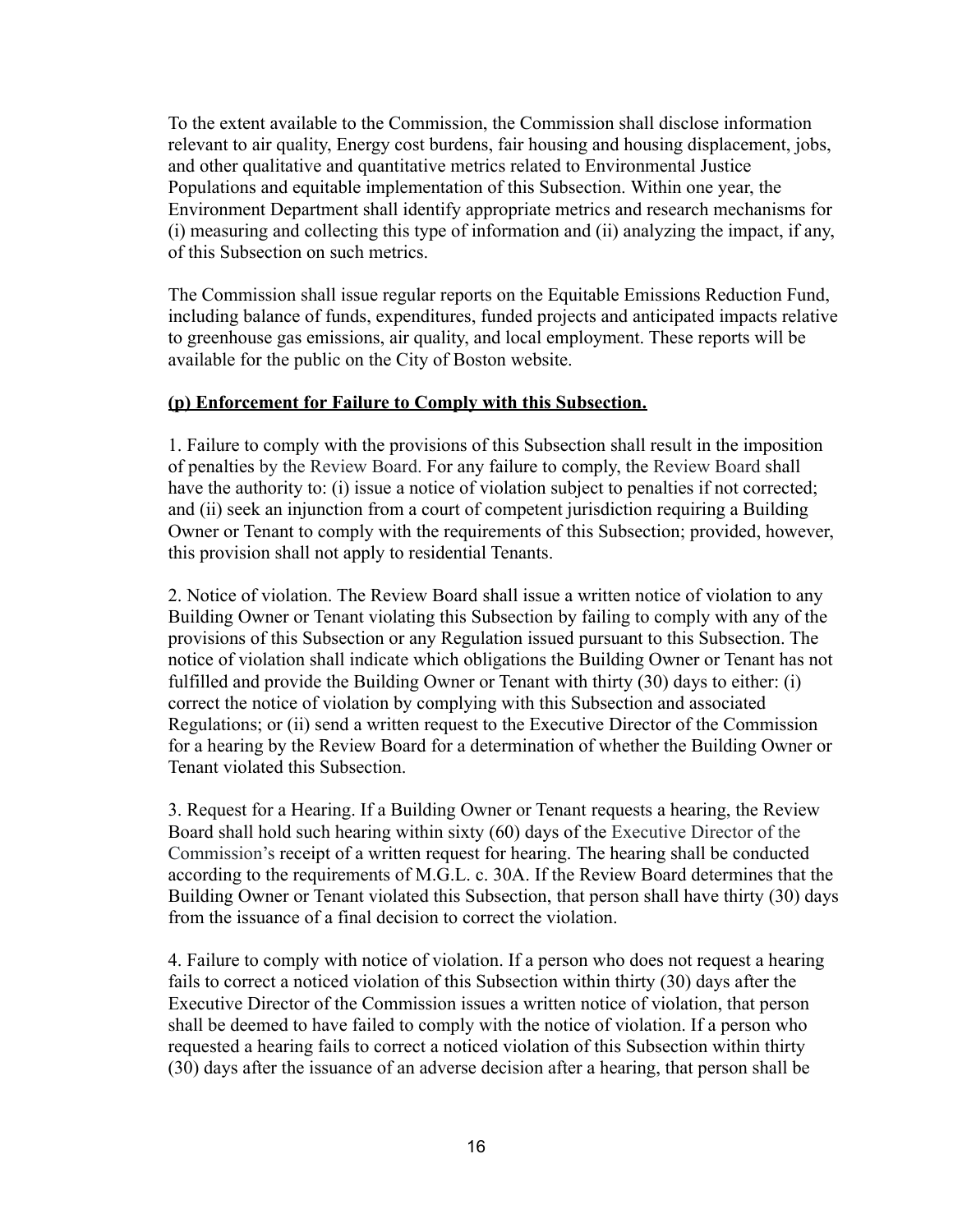deemed to have failed to comply with the notice of violation. Any person who has failed to comply with a notice of violation shall be subject to a fine as set forth in section (p):

5. Injunctive relief. Upon recommendation from the Review Board, the Commission shall seek an injunction from a court of competent jurisdiction instructing a Building Owner or Tenant who has failed to comply with a notice of violation to comply with this Subsection and regulations issued pursuant to this Subsection. The Review Board shall have discretion in deciding whether to recommend seeking an injunction.

6. Fines. All fines and penalties issued under this Subsection may be enforced pursuant to M.G.L. c. 40, s. 21D, provided however, that this permission to utilize the noncriminal disposition procedures of section 21D shall not deprive the Review Board or the Commission of any other remedy or means of collecting the fine, including by indictment or complaint. For any fines or penalties that remain unpaid thirty (30) Days following the receipt of a notice of violation the Commission shall, upon recommendation from the Review Board, take steps to place an assessment on the Building Owner's tax bill or a lien on the Building pursuant to M.G.L. c. 40U, s. 12. The Review Board shall have discretion in deciding whether to recommend placing assessments or liens.

## **(q) Penalties and Fines for Failure to Comply with this Subsection.**

The fines outlined in this Subsection may be revised by the Regulations upon advisement by the Environment Department. References to Buildings in this subclause shall be deemed to include Building Portfolios. The Regulations shall provide a Building Owner with an opportunity to administratively appeal any such fine pursuant to an appeal mechanism that is consistent with that required by G. L. c. 40U.

#### (i) Failure to Comply with Reporting Requirements.

Each Day that a Building Owner is out of compliance with the reporting requirement of this Subsection, in whole or in part, shall be deemed a separate violation of this Subsection and subject to a fine of:

- 1. Three hundred dollars (\$300) a Day for:
	- a. Non-Residential Buildings equal to or greater than thirty-five thousand (35,000) gross square feet or two (2) or more Buildings on the same parcel that equal or exceed one hundred thousand (100,000) gross square feet; and
	- b. Residential Buildings equal to or greater than thirty-five (35) units or thirty-five thousand (35,000) gross square feet.
- 2. One hundred-fifty dollars (\$150) a Day for:
	- a. Non-Residential Buildings equal to or greater than twenty thousand (20,000) gross square feet but less than thirty-five thousand (35,000) gross square feet; and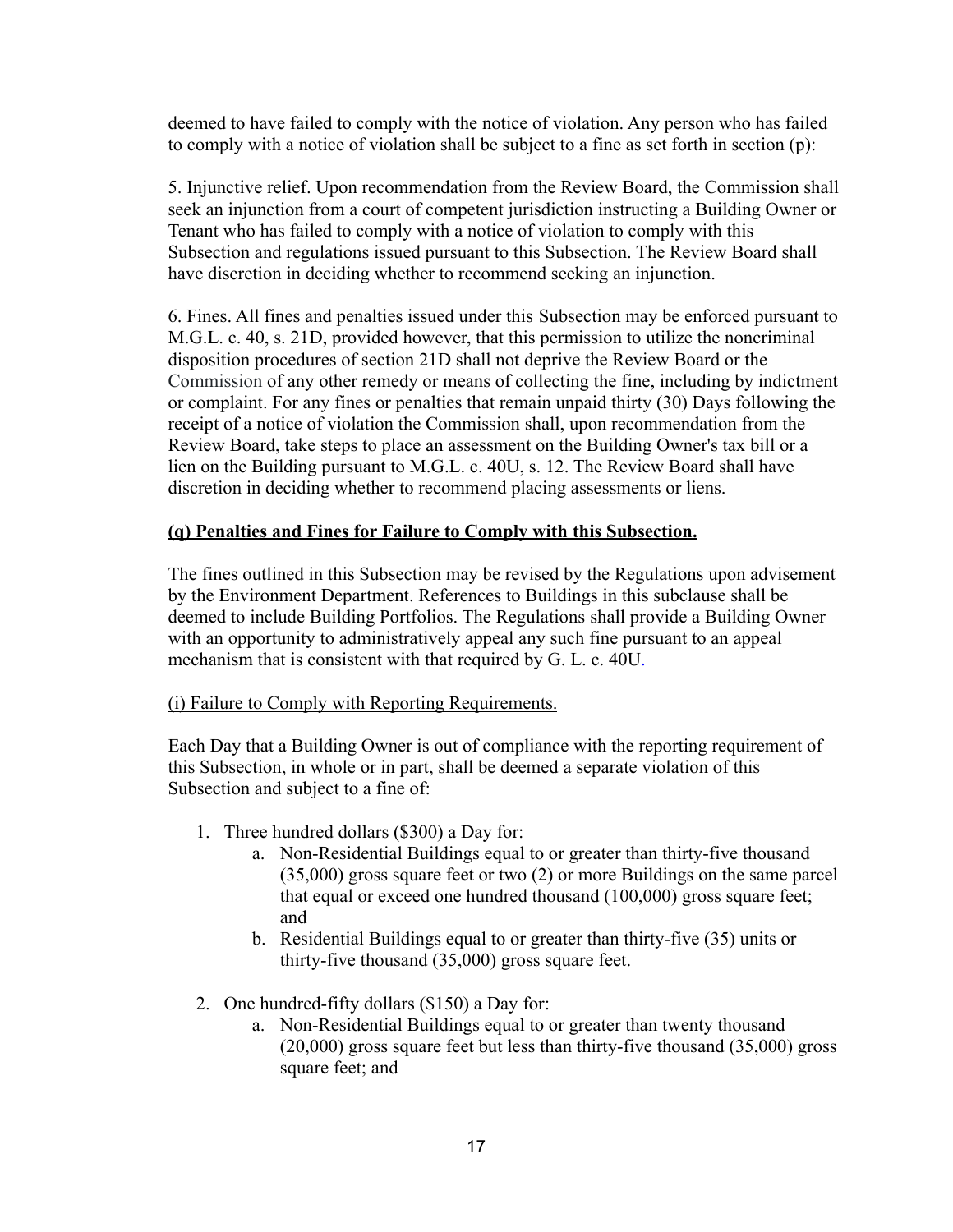b. Residential Buildings equal to or greater than fifteen (15) units or twenty thousand (20,000) gross square feet, but less than thirty-five (35) units or thirty-five thousand (35,000) gross square feet.

No penalty shall be assessed prior to thirty (30) Days after receipt of a notice of violation by a Building Owner or if a Building Owner corrects the violation within thirty (30) Days of receipt of a notice of violation.

#### (ii) Failure to Comply with Emission Standards.

If a Building Owner did not comply with the applicable Emissions standard in a calendar year, each Day of that calendar year and each subsequent Day when the violation is not corrected shall be deemed a separate violation of this Subsection and subject to a fine of:

- 1. One thousand dollars (\$1,000) a Day for:
	- a. Non-Residential Buildings equal to or greater than thirty-five thousand (35,000) gross square feet or two (2) or more Buildings on the same parcel that equal or exceed one hundred thousand (100,000) gross square feet; and
	- b. Residential Buildings equal to or greater than thirty-five (35) units or thirty-five thousand (35,000) gross square feet.
- 2. Three hundred dollars (\$300) a Day for:
	- a. Non-Residential Buildings equal to or greater than twenty thousand (20,000) gross square feet but less than thirty-five thousand (35,000) gross square feet; and
	- b. Residential Buildings equal to or greater than fifteen (15) units or twenty thousand (20,000) gross square feet, but less than thirty-five (35) units or thirty-five thousand (35,000) gross square feet.

For any Building Owner that has failed to report any or all information required by this Subsection to calculate compliance with the Emissions standard, the Building shall be deemed to be in non-compliance with the Emissions standard and subject to the fines in this subclause. A Building Owner may correct such non-compliance by providing the information required by this Subsection to calculate compliance with the Emissions standard and, if necessary, make use of relevant Compliance Mechanisms to account for any failure to meet the Emissions standard. No penalty shall be assessed prior to thirty (30) Days after receipt of a notice of violation by a Building Owner or if a Building Owner corrects the violation within thirty (30) Days of receipt of a notice of violation.

## (iii) Failure to Accurately Report Information

In the event that third-party verification of information reported by a Building Owner identifies a discrepancy with a Building Owner's self-certified reporting, such discrepancy shall be deemed a violation of this Subsection and subject to a fine between one thousand dollars (\$1,000) and five thousand dollars (\$5,000). The Review Board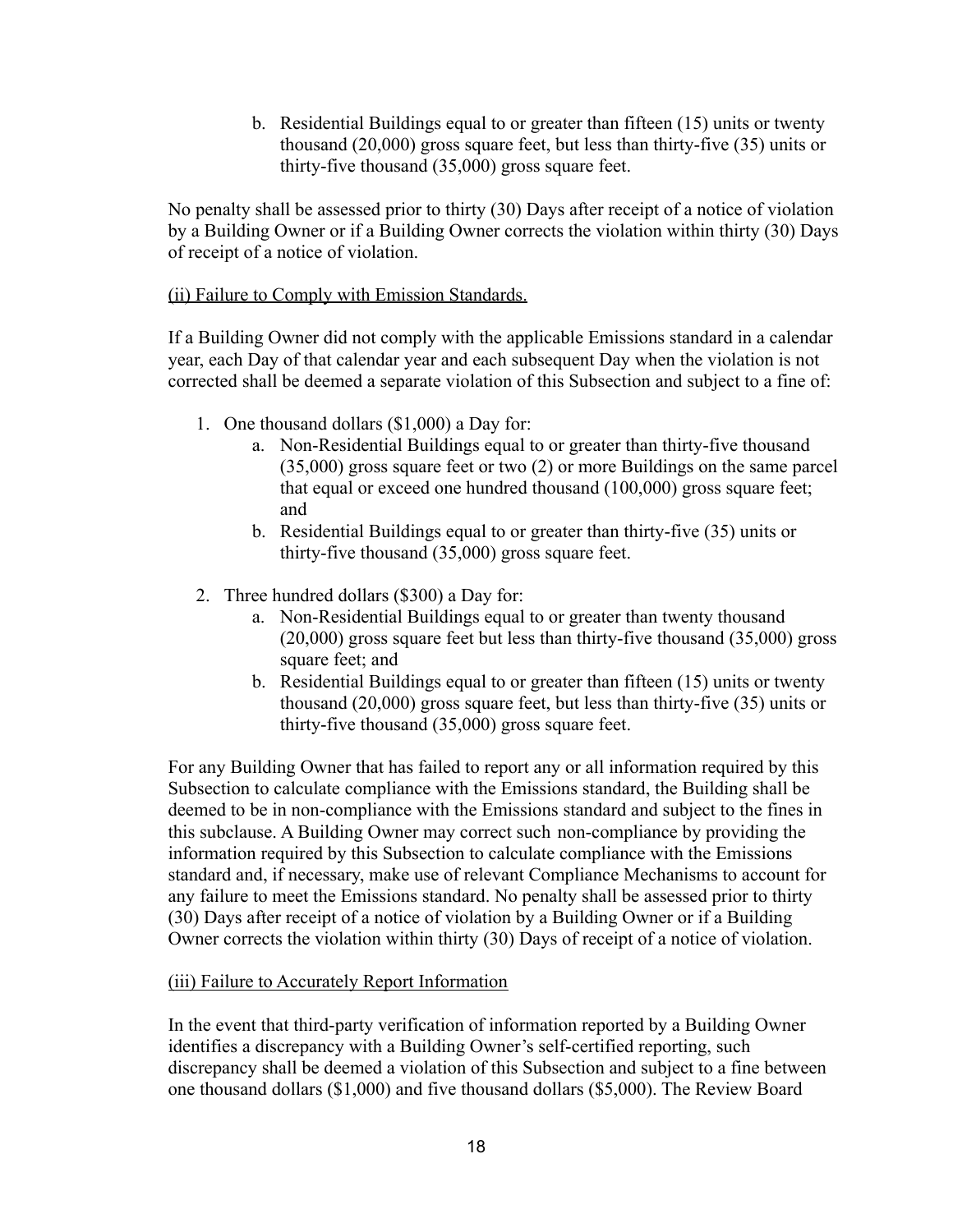shall, in its sole discretion, determine the fine taking into account whether the failure to accurately report information impacted a determination of compliance with an Emissions standard. An Owner may petition the Review Board for a reduction in such a penalty in accordance with the conditions outlined in the Regulations, which shall include circumstances in which a third-party verification was filed by a prior Owner. The Review Board may, in its discretion, reduce such penalty through the process as laid out in the regulations.

In the event that a failure to accurately report information resulted in inaccurately determining that a Building Owner complied with an Emissions standard, the penalties from subclause (ii) above shall apply.

#### (iv) Penalty reductions and waivers

The Review Board may grant penalty reductions or waivers. Details regarding petitions, review process and conditions for penalty reductions or waivers may be set forth in the Regulations. In determining whether to grant any reduction in penalty for failure to comply with Emission standards, the Review Board shall consider an Owner's plans for bringing a Building into full compliance and whether there are Building characteristics or circumstances that present a hardship in complying with the Emissions standards in this Ordinance. Such characteristics or circumstances could include historic Building designations, affordable housing, or financial hardship. The Review Board shall have sole discretion in granting penalty reductions or waivers.

Section (q) shall not apply to the City or any City Building.

#### **(r) Review Board.**

There is established an independent Review Board appointed by the Mayor and approved by the Boston City Council. Members of the Review Board shall have expertise in environmental justice, affordable housing, labor, workers' rights and workforce development, building engineering and energy, real estate development and management, public health and hospitals, historic preservation, or any combination thereof.

Two-thirds of the members of the Review Board shall be nominated by Community-Based Organizations. The Chair of the Boston City Council's Environment, Resiliency and Parks Committee, or their designee shall serve as a member of the Review Board. The Regulations shall establish the number of seats on the Review Board and designate community groups and organizations to nominate individuals to serve on the Review Board, subject to the Mayor's review and the Council's approval.

Members shall serve for a term of three (3) years. As the term of any member expires, their successor shall be nominated by the organizations identified in the Regulations and appointed by the Mayor. Vacancies in the Review Board shall be filled by the Mayor, subject to Council approval for the unexpired term. Every three (3) years, the Mayor shall designate a member to be the Chair of the Review Board.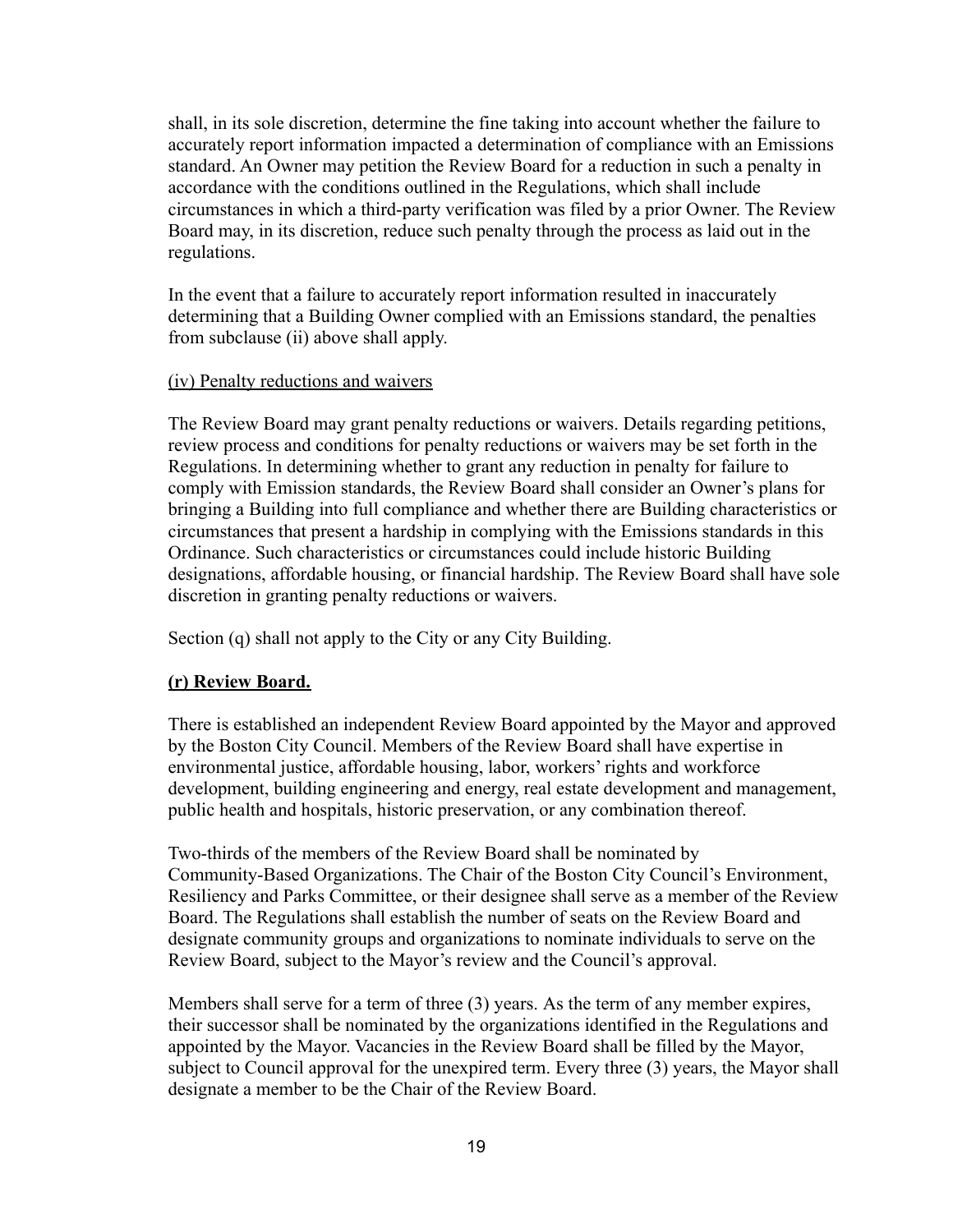The Review Board shall meet a minimum of four times per year and may meet more often as it deems necessary to fulfill its obligations under this Section. Members of the Review Board for whom participation is not part of a full- or part-time job may request compensation for their service on the Review Board. The Regulations shall establish a rate of compensation per meeting and a cumulative compensation per year.

The Review Board must draft Regulation revisions and may issue guidance to the Environment Department to ensure equitable implementation of this Subsection.

Funding, capacity-building and staff support shall be provided to the Review Board by the Environment Department. The Environment Department shall also be responsible for annual disclosure and policy administration and carry out enforcement actions as directed by the Review Board. The Review Board may delegate responsibilities, such as, but not limited to, the approval of requests for blended Emissions standards and Individual Compliance Schedules, to the Environment Department.

## **(s) Advisory Committee.**

Any Advisory Committee previously established pursuant to this Subsection shall be disbanded.

## **(t) Review and Power to Suspend.**

The Commission shall direct the Environment Department to review the implementation of the Subsection every five (5) years. As part of such review, the Environment Department shall hold at least one (1) public hearing and solicit comments from the public. Such request for comments shall include a request for information regarding how, if at all, implementation of the Subsection has impacted air quality, Energy cost burdens, and other qualitative and quantitative metrics related to Environmental Justice Populations and equitable implementation of this Subsection; to the extent such information is available from other City departments, the Environment Department shall take all reasonable steps to collect and analyze such information.

The Commission may suspend all or part of the requirements of this Subsection upon a written finding from the Environment Department that a significant obstacle interferes with implementation or that implementation has a significant negative effect on Energy cost burdens, equitable access to housing or other factors set forth in the Regulations. The Commission may lift such suspension upon a written finding from the Environment Department that the obstacle has been removed or the negative effect addressed. The Commission shall suspend the requirements of this Subsection as necessary to ensure that at least ninety (90) Days passes between the promulgation of Regulations and any reporting deadline.

Notwithstanding the foregoing, the Environment Department may recommend revisions to the Regulations as needed.